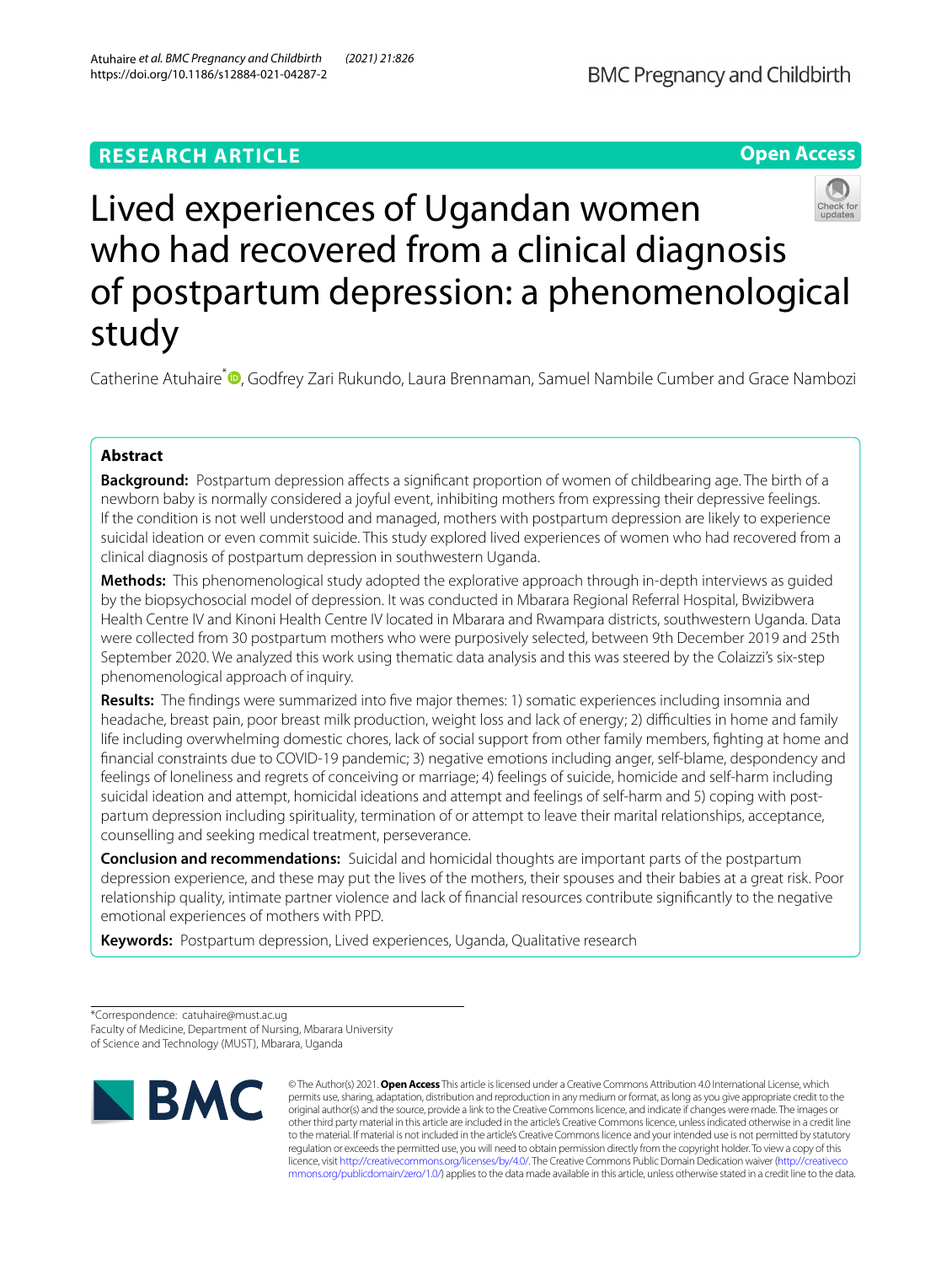# **Background to the study**

Depression is one of the most treatable mental illnesses and the second leading cause of global burden of disease [\[1](#page-14-0)]. Women are twice as likely to be diagnosed with depression as compared to men [\[2](#page-14-1), [3](#page-14-2)]. In addition to the general burden of depression, women of childbearing age also sufer from postpartum depression (PPD) following childbirth [\[4](#page-14-3)]. Although PPD may have its onset prenatally, this study focuses on PPD that may be experienced up to 6 weeks following childbirth or may take 10 weeks before a mother acknowledges these depressive feelings [[5\]](#page-14-4). In most circumstances, the birth of a newborn baby is normally considered a joyful experience and mothers may therefore be embarrassed to express their depressive feelings during this period [[6\]](#page-14-5). PPD has potential negative consequences to the psychosocial and economic status of the mothers, their spouses, their newborn babies and their relatives. Without adequate recognition, treatment and support, some women experiencing severe PPD are at greater risk of suicidal behavior, homicide or self-harm [[7–](#page-14-6)[9\]](#page-14-7).

Decades of interdisciplinary research have produced a signifcant body of knowledge about PPD such as measurement scales, diagnosis, predictors, characteristics, treatment and consequences of untreated PPD [[10,](#page-14-8) [11](#page-14-9)]. However, the existing research is primarily from high income countries and does not explore lived experiences of women with PPD in sub-Saharan Africa (SSA) and other low-income settings. Lived experiences generally refer to the presentations of the experiences; choices and options of a given person and how such factors infuence one's knowledge, perceptions and actions [[12,](#page-14-10) [13\]](#page-14-11). Prior studies have reported a wide range of experiences with potential adverse efects on maternal, partner and infant well-being [\[14](#page-14-12), [15\]](#page-14-13). Lived experiences described in previous studies include feeling misunderstood and alienated, perceived lack of competence as mothers, feelings of anxiety, loneliness, feeling overwhelmed, feelings of guilt, social avoidance, adjustment difficulties, unwelcome emotions, breastfeeding difficulties, self-blame, and withdrawal symptoms [\[15](#page-14-13), [16\]](#page-14-14). Nearly all the studies that Maxwell and colleagues included in their metaanalysis were comprised of samples from high-income countries and they reported lack of interest and bonding with the new baby, anxiety about the baby, appetite loss, feelings of being a bad mother, fear of harming oneself or one's baby, crying, hopelessness, worthlessness, and sadness as common experiences of women diagnosed with PPD [[17\]](#page-14-15).

A recent Ugandan study reported a PPD prevalence of 27.1% among 6weeks postpartum mothers, but the experiences these mothers go through and how they cope with PPD is unknown [[18](#page-14-16)]. A deeper understanding of what this phenomenon means from a mother's perspective can inform policy and development of appropriate interventions against PPD. In this current study we explored the lived experiences of women who had recovered from a clinical diagnosis of PPD in Mbarara and Rwampara districts in southwestern Uganda.

# **Methods**

#### **Study design**

This phenomenological study adopted the explorative approach to qualitative inquiry. The phenomenon was postpartum depression and the perspective was nursing science.

# **Study setting**

This study was conducted in Mbarara Regional Referral Hospital (MRRH), Bwizibwera Health Centre IV (BHC IV) and Kinoni Health Centre IV (KHC IV), all located in Mbarara and Rwampara districts, southwestern, and they are approximately 270km from Kampala (capital city of Uganda). MRRH is in the urban setting and the biggest regional referral hospital in southwestern Uganda with in-patient and out-patient services. BHC IV and KHC IV are in the peri-urban setting but they serve mothers from the rural parts of Mbarara and Rwampara districts. All these public health facilities offer maternal-child health services.

# **Study population and period**

Data were collected between 9th December 2019 and 25th October 2020 from mothers who were from tenweeks to 18 weeks' postpartum. This period was selected to take advantage of the participants' full experiences and to allow them to refect on the meaning of their lived experiences.

### **Inclusion and exclusion criteria**

Mothers were considered eligible if they had been clinically diagnosed according to the Diagnostic and Statistical Manual V (DSM-5) criteria with PPD at 6weeks postpartum in a preliminary quantitative study that was earlier carried out, be depression free following treatment and they were at least 10weeks' post-partum. In addition, all eligible mothers had to be above 18years of age and they had delivered live births to take part in the study. While recruiting these participants, the interviewer screened potential participants using the DSM-5 to ensure that the PPD had recovered prior to the interview. Participants were ineligible if the screening revealing PPD remained present. These deferred participants were referred to the study psychiatrist for further management and excluded from the study.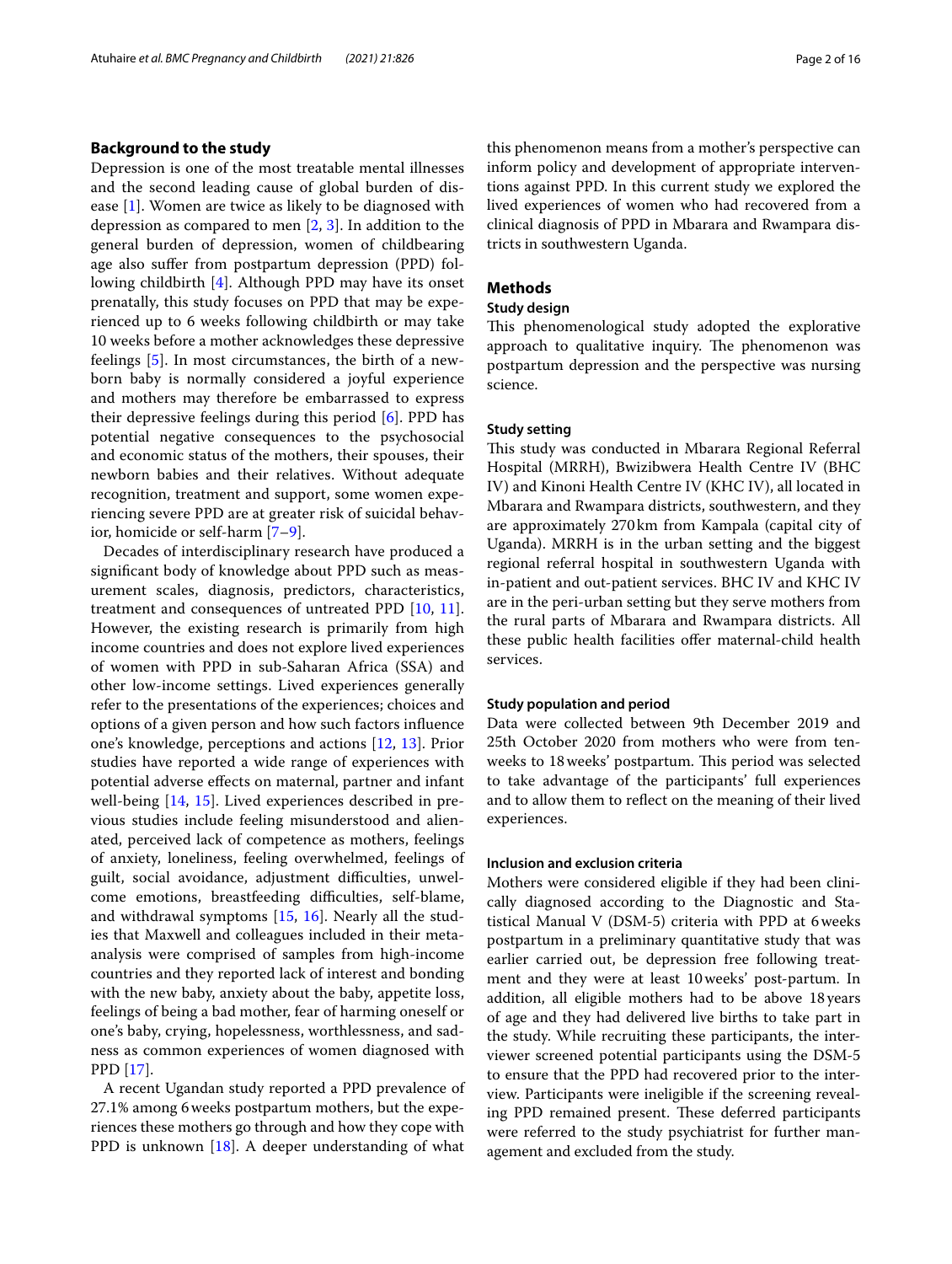### **Sample size estimation and sampling procedure**

Purposive sampling was used to explore the lived experiences of mothers who were diagnosed with postpartum depression. Sampling and data collection continued to the point where no new information was obtained [\[19](#page-14-17)]. Saturation was achieved at 30 respondents.

# **Data collection tools**

A semi-structured interview guide with open ended questions was developed by the authors guided by the study aims, the biopsychosocial model of depression and used for data collection. Open-ended questions stimulated the interviewee to relate freely any thoughts she had. An interview guide was used to conduct the interviews and explored various experiences of the participants including personal, psycho-social, economic, biological experiences and relationships with their children, spouses, close relatives, and communities at large. The guide included exploring the participants' coping strategies. See Additional fle [1](#page-13-0).

# **Data collection procedure**

The researchers identified 38 potential participants as meeting inclusion criteria from the quantitative prevalence arm of the study project and contacted them by phone. Out of the 38 participants, 30 accepted to participate in the study. In-depth interviews (IDIs) with mothers who were eligible for this study were conducted in either Runyankore-Rukiga or English as preferred by the participant. These interviews occurred in a private room or quiet open space for adequate privacy at the health facilities. All in-depth interviews were audio-recorded. Each interview lasted 30 to 45 min. There was a moderator and a note taker for all the in-depth interviews to supplement the audio recordings. The first author and a research assistant collected the data.

Probing questions were also used without interrupting the flow of the interviews to get more clarification and answers for additional aspects of their experiences. The interview guide was frst piloted with women who met study criteria from Municipal Health Centre IV, but not included in the study analysis and there were no modifcations made.

## **Data analysis**

All the IDIs were transcribed verbatim. The transcripts in the Runyankore-Rukiga language were translated to English by a language expert. The first author thoroughly checked the translations from Runyankore-Rukiga to English to reduce the risk of misinterpretation of the data. All transcribed audio-recorded interviews were cross checked with the recordings to ensure accuracy.

Thematic analysis, as described by Braun and Clarke was the appropriate framework for analysis due to the explorative nature and the study aim  $[20]$  $[20]$ . The steps in the thematic analysis were steered by the Colaizzi's sixstep phenomenological approach to enquiry [[20](#page-14-18)]. In the frst step, CA familiarized herself with the data, by reading and re-reading all the transcribed interviews. All statements were extracted in the accounts that were of direct relevance to the phenomenon under investigation (initial coding process) in the second step. In the third step where she identifed the broader themes present in the set of codes relevant to the phenomenon that arose from a careful consideration of the signifcant statements. During this process, pertinent quotes were broadly categorized, then, themes were generated based on multiple statements that conveyed similar meanings. Atlas.ti version 8 software was used electronically to sort and organize the large dataset. The researcher reflexively "bracketed" her pre-suppositions to stick closely to the phenomenon as experienced by the respondents. In the fourth step, CA refected and systematized the codes into larger units. Steps 1 to 3 were repeated for each interview and identifed meanings were clustered into themes that were common across all accounts. An inductive approach was used to fnd the correlation between codes, subthemes, themes, and the framework as seen in the coding framework in Table [1.](#page-3-0) The coding framework coincided with the bio-psychosocial model of depression. Themes were defned and named in the ffth step and fnally a thematic analysis report was written. This iterative process was continuously guided by the co-authors.

## **Rigor of this study**

Guba's model of trustworthiness was employed [[21](#page-14-19)]. A naturalistic paradigm of trustworthiness inclusive of four aspects: credibility, transferability, conformability, and dependability that underpinned the approaches undertaken throughout the study [[19\]](#page-14-17). Credibility was ensured through establishing a conducive rapport with participants and telling their story and unique experience through the Collaizi method of data analysis that ensured accuracy of the findings. Conformability was done by evaluating interview questions to ensure that they were open ended and not leading. Codes used for each respondent were allowed for proper matching of each respondent's description. A clear trail was created where all steps taken in the research were outlined and made available to members of the research team for scrutiny. Dependability was achieved by accurately documenting the processes undertaken. This detailed documentation will enable the readers to ascertain that appropriate research methods had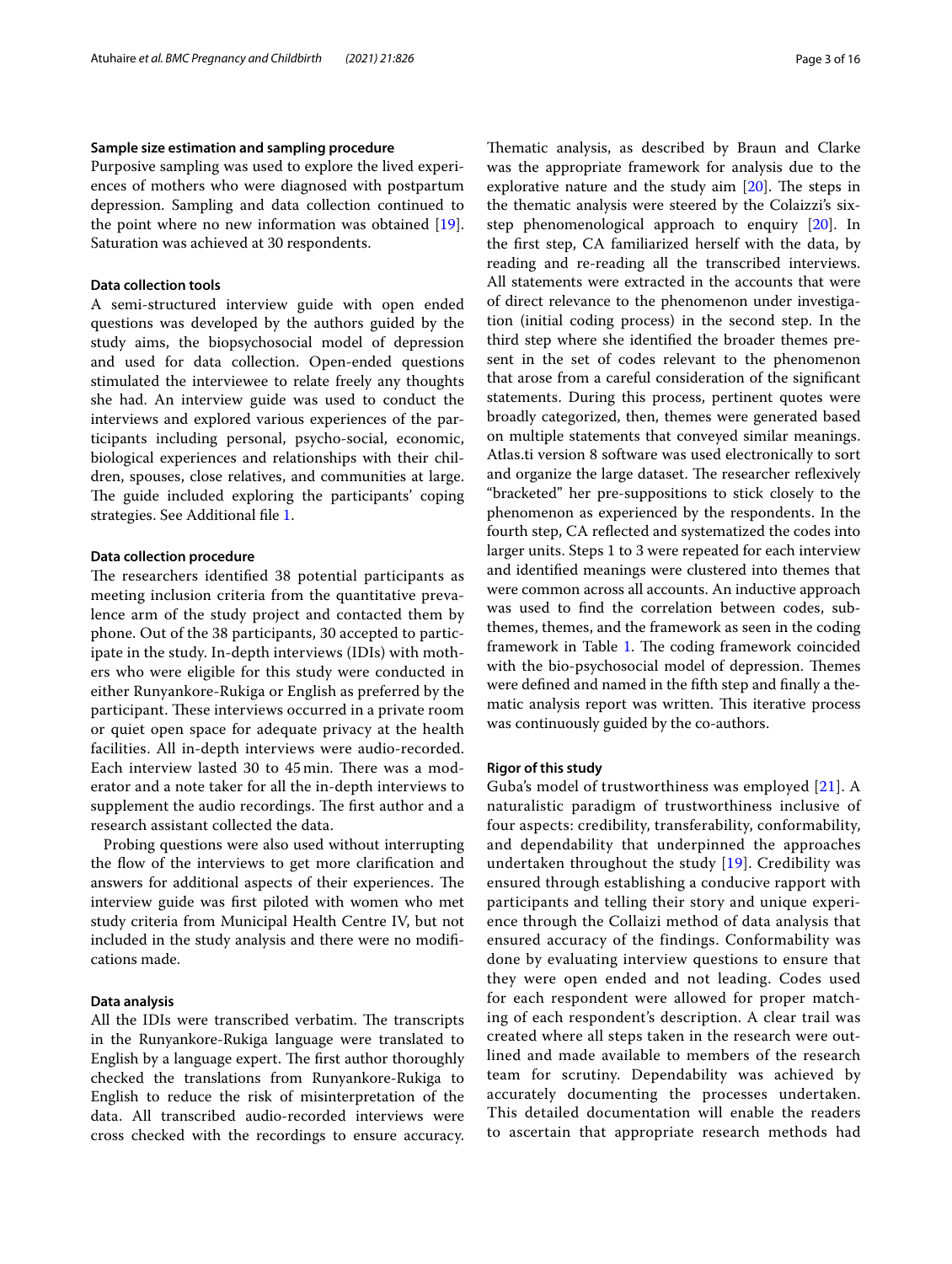# <span id="page-3-0"></span>**Table 1** Illustration of the data analysis process

| Verbatim                                                                                                                                                                                                                                                                                                                                                                                                                                                                                                                                                                                                                                                | Codes                                                        | Sub themes                                          | <b>Themes</b>                        |
|---------------------------------------------------------------------------------------------------------------------------------------------------------------------------------------------------------------------------------------------------------------------------------------------------------------------------------------------------------------------------------------------------------------------------------------------------------------------------------------------------------------------------------------------------------------------------------------------------------------------------------------------------------|--------------------------------------------------------------|-----------------------------------------------------|--------------------------------------|
| "I used to get sleepless nights. I would spend the<br>whole night awake. Whenever it would get to<br>2.00 am, I would sit in bed with no sleep at all<br>because of this stressful relationship that was<br>lacking the basic needs (B 25)."                                                                                                                                                                                                                                                                                                                                                                                                            | Disturbed sleep                                              | Insomnia & headache                                 | Somatic experiences                  |
| "After delivering my breast started swelling, I<br>tried using herbal medicine but all in vain and I<br>decided to go to  to seek treatment but instead<br>I was told to go to  Unfortunately, I didn't<br>have enough money, instead I decided to get<br>some local treatment by burning the boil at the<br>traditional healer but the wound from the burns<br>have never healed until now  Right now I use<br>only one breast to feed my child and also buy<br>milk because milk from one breast is always not<br>enough. So this is a very big challenge to me and<br>my baby because she gets poor feeding and she<br>is always crying (KHCIV 11)." | Pain                                                         | Breast pain                                         |                                      |
| "I think lack of breast milk disturbed me, because<br>when I lost weight due to lack of appetite and as<br>a result, my breast milk reduced it was chal-<br>lenging to feed the baby which maybe I think<br>it is because of weight loss and lack of energy<br>(BHCIV 27)."                                                                                                                                                                                                                                                                                                                                                                             | Lack of breast milk                                          | Poor milk production                                |                                      |
| "Okay I lost weight after losing appetite because I<br>was not feeding well  at the health facility they<br>asked me what happened that I reduced weight,<br>my kilograms have reduced. I reduced weight,<br>count from 97kgs to 65kgs due to too much<br>stress (MRRH 6)."                                                                                                                                                                                                                                                                                                                                                                             | Losing weight                                                | Weight loss                                         |                                      |
| " after delivering I bled so much and the blood."<br>would just flow. It was not an easy experience<br>since I was feeling very tired and weak due to los-<br>ing a lot of blood and sometimes I failed to eat or<br>had no food to eat and drink as the doctors had<br>advised leading to dizziness  (KHCIV 12)."                                                                                                                                                                                                                                                                                                                                      | Fatigue                                                      | Lack of energy                                      |                                      |
| "Otherwise I do most of the work like washing,<br>cooking, sweeping, mopping myself and when I<br>feel tired and sometimes fail to eat  Yes, there<br>is when I think that maybe I leave or that I sleep<br>the whole day but the baby's clothes need to<br>be washed yet my husband can never support<br>me not even to hold the baby as I do them<br>(MRRH 04)."                                                                                                                                                                                                                                                                                      | Not assisted with house chores<br>besides the new baby roles | Overwhelming domestic chores                        | Difficulties in home and family life |
| "My husband lost his first wife leaving him<br>with five children. I have given him three more<br>children. My in-laws are just full of hate, they<br>complain about me not taking good care of the<br>children and all this just increases my stress and<br>high blood pressure (KHCIV 15)."                                                                                                                                                                                                                                                                                                                                                           | Deficient family social support                              | Lack of social support from other family<br>members |                                      |
| "When my husband drinks, he starts quarrelling<br>from say 10:00 pm until morning without sleep-<br>ing  but as a man, he cannot fail to give you<br>some slaps (BHCIV 33)."                                                                                                                                                                                                                                                                                                                                                                                                                                                                            | Conflict with partner                                        | Fighting at home                                    |                                      |
| "I stopped working because I got challenges with<br>my spinal cord. Right now, it is difficult to support<br>myself and my children. My husband does not<br>support us in any way. This is driving me crazy<br>(KHCIV 11)."                                                                                                                                                                                                                                                                                                                                                                                                                             | Income challenges                                            | Financial constraints during COVID-19<br>pandemic   |                                      |

been adhered to and provide future researchers with the depth of information needed to replicate the study in the reader's context [\[22\]](#page-14-20). Finally, transferability was achieved by eliciting thick descriptions of study methods and findings, adequate sampling and achieving

data saturation. It was also supported because participants were selected purposively [[21](#page-14-19)].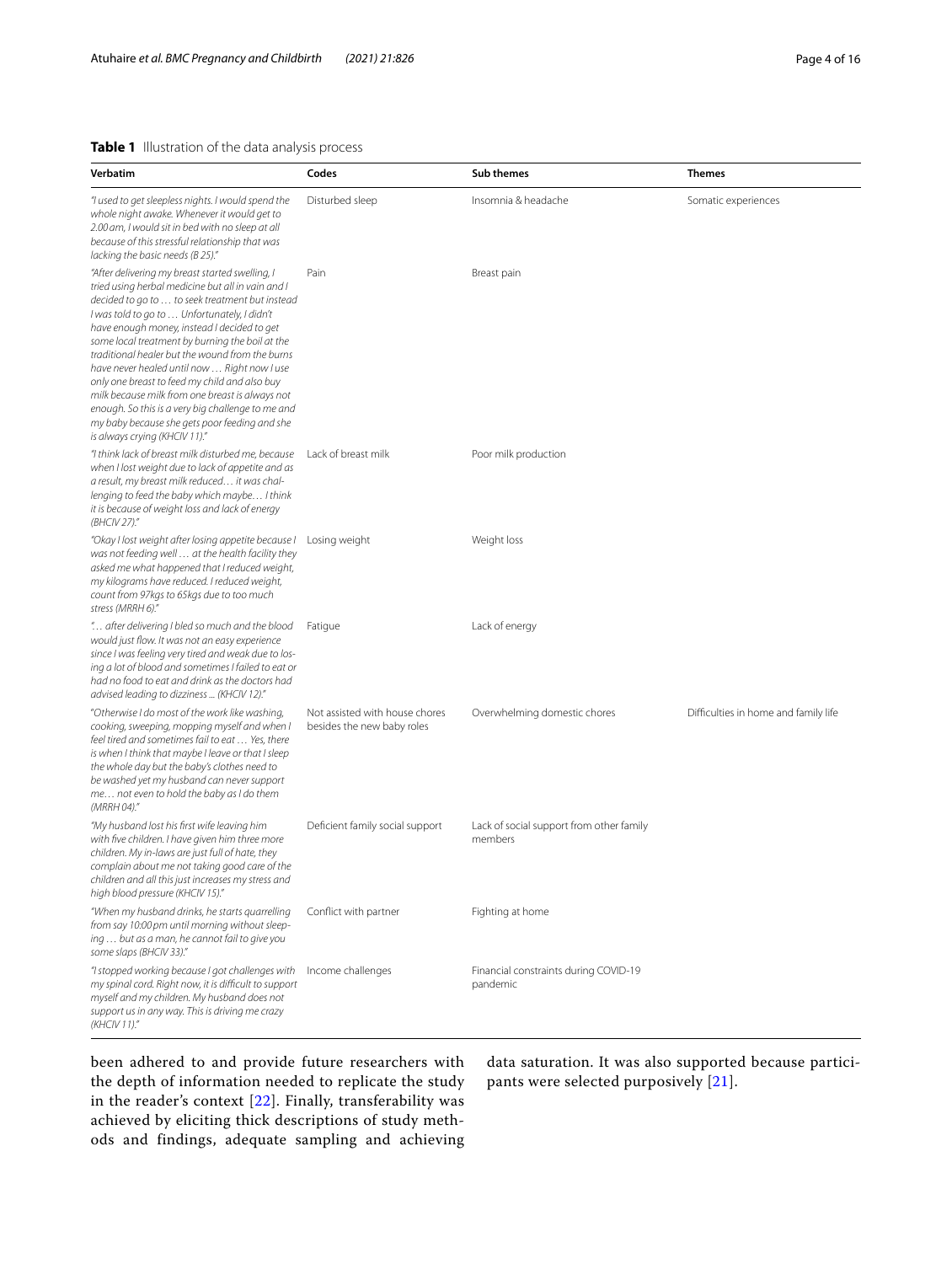# **Results**

#### **Characteristics of study participants**

The interviews of participants from two health centres (Bwizibwera and Kinoni Health Centre IV) and one regional referral hospital in south-western Uganda were analysed. The 30 participants in the study were females between 18 and 37 years old with mean age of 28 years. Most of them were married (73%), had attended up to primary level of education (40%), were unemployed (53%) and had two children (37%). See Table [2](#page-4-0).

Five major themes emerged from the data: 1) somatic experiences; 2) difficulties in home and family life; 3) negative emotions; 4) feelings of suicide, homicide and self-harm and 5) coping with postpartum depression by engaging in diversional activities. These themes and their sub-themes are presented in this section supported by participants' verbatim comments as presented in italics. See Table [3](#page-5-0) below:

# *Somatic experiences*

Six sub themes emerged from somatic experiences that the participants attributed to the distress they were going through hence postpartum depression: insomnia

<span id="page-4-0"></span>

|  |  | <b>Table 2</b> Participants' Characteristics $N = 30$ |  |  |
|--|--|-------------------------------------------------------|--|--|
|--|--|-------------------------------------------------------|--|--|

| <b>Variables</b>                   | Frequency      |  |
|------------------------------------|----------------|--|
| Health Facility                    |                |  |
| <b>Bwizibwera HCIV</b>             | 12             |  |
| Kinoni HCIV                        | 6              |  |
| Mbarara Regional Referral Hospital | 12             |  |
| Age (range 18-37 years)            |                |  |
| $18 - 20$                          | 3              |  |
| $21 - 29$                          | 15             |  |
| $30 - 37$                          | 12             |  |
| Marital status                     |                |  |
| Married                            | 22             |  |
| Unmarried                          | 8              |  |
| Level of education                 |                |  |
| No education                       | $\overline{4}$ |  |
| Primary school                     | 12             |  |
| Secondary school                   | 7              |  |
| Tertiary level/ college            | 7              |  |
| Employment status                  |                |  |
| Employed                           | 14             |  |
| Unemployed                         | 16             |  |
| Number of children                 |                |  |
| One                                | 6              |  |
| Two                                | 11             |  |
| Three                              | 7              |  |
| Four or more                       | 6              |  |
|                                    |                |  |

and headache, breast pain, poor breast milk production, weight loss and lack of energy:

*Insomnia and headache* Some mothers in the study reported sleep challenges that was characterized by interruptions in sleep patterns and sleepless nights during the postpartum period as expressed by participant KHCIV 13. BHCIV 25 and others reported that they were suffering from unexplained headaches. One of the mothers narrated that she visited the health facility due to the headache:

*"Immediately I fell so sick after I delivered my child, I developed too much headache, pain in the legs and developed much stress. I tried to take some medication but all in vain … they went ahead and tested me for malaria but the results showed a negative position (KHCIV 13)."*

*"I used to get sleepless nights. I would spend the whole night awake. Whenever it would get to 2.00 am, I would sit in bed with no sleep at all because of this stressful relationship that was lacking the basic needs (BHCIV 25)."*

*Breast pain* A mother reported that one of her breasts had severe pain and swelling. She was referred to the referral hospital, but she failed to make the appointment due to the fnancial constraints and therefore resorted to seeking treatment from a local traditional healer who burnt the breast. At the time of data collection, she was still struggling with the burns. She expressed that she was using one breast to feed her baby, though the milk production was not enough and this stimulated stress. The failure for the baby to receive sufficient breast milk worsened her stress:

*"After delivering my breast started swelling, I tried using herbal medicine but all in vain and I decided to go to … to seek treatment but instead I was told to go to … Unfortunately, I didn't have enough money, instead I decided to get some local treatment by burning the boil at the traditional healer but the wound from the burns have never healed until now… Right now, I use only one breast to feed my child and also buy milk because milk from one breast is always not enough. So this is a very big challenge to me and my baby because she gets poor feeding and she is always crying (KHCIV 11)."*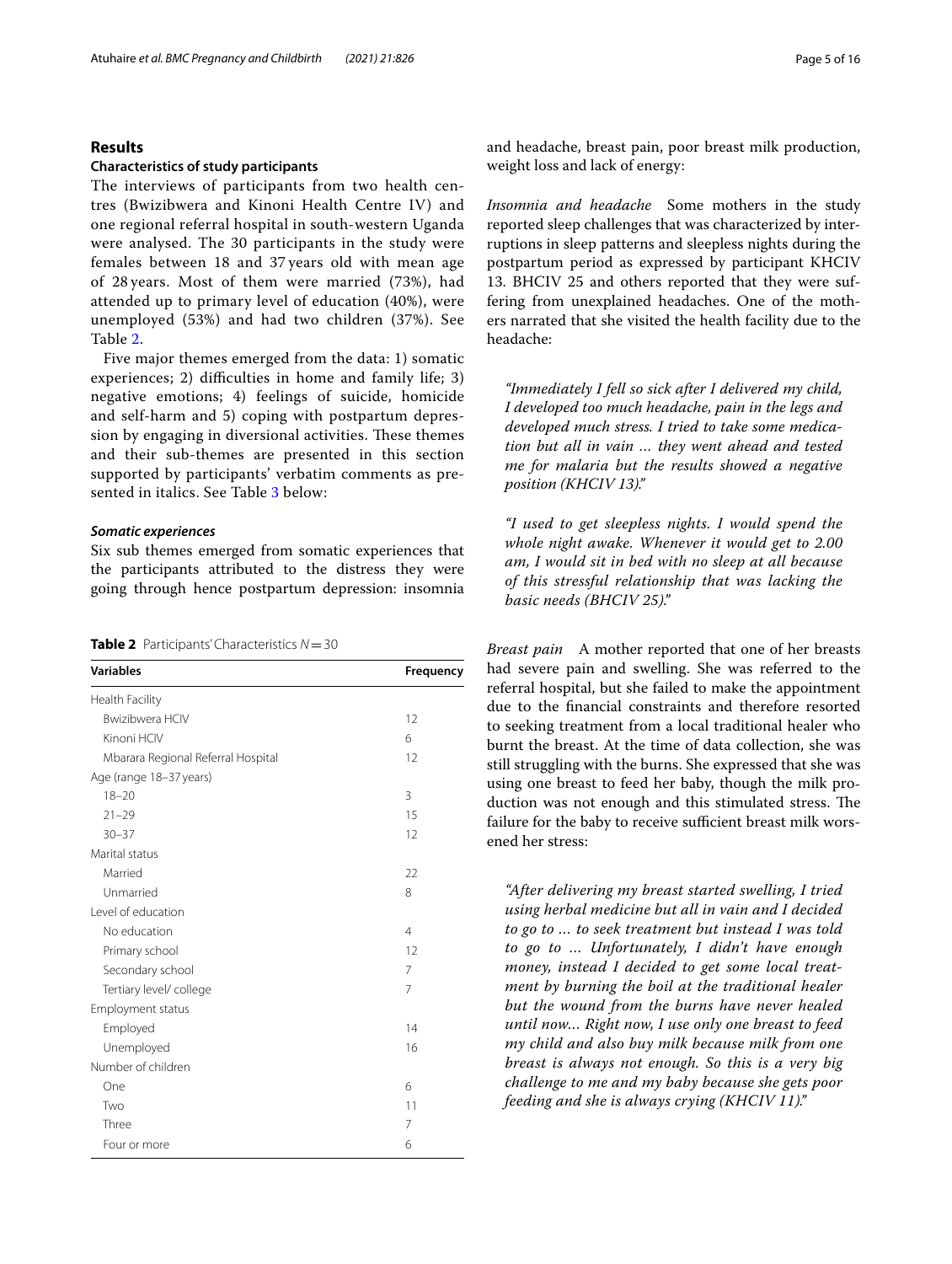# <span id="page-5-0"></span>**Table 3** Generated themes and sub themes

| <b>Generic Themes</b>                        | <b>Sub Themes</b>                                                   |
|----------------------------------------------|---------------------------------------------------------------------|
| Somatic experiences                          | Insomnia and headache                                               |
|                                              | Breast pain                                                         |
|                                              | Poor milk production                                                |
|                                              | Weight loss                                                         |
|                                              | Lack of energy                                                      |
| Difficulties in home and family life         | Overwhelming domestic chores                                        |
|                                              | Lack of social support from other family members                    |
|                                              | Fighting at home                                                    |
|                                              | Financial constraints during COVID-19 pandemic                      |
| Negative emotions                            | Anger                                                               |
|                                              | Self-blame                                                          |
|                                              | Despondency and feelings of loneliness                              |
|                                              | Regrets of conceiving or marriage                                   |
| Feelings of suicidal, homicide and self-harm | Suicidal ideations and attempt                                      |
|                                              | Homicidal ideations and attempt                                     |
|                                              | Feelings of self-harm                                               |
| Coping with Postpartum depression            | Spirituality: (Christians, Muslims and Traditional African beliefs) |
|                                              | Terminating or attempting to leave their marital relationships      |
|                                              | Acceptance, counselling and seeking medical treatment               |
|                                              | Perseverance                                                        |
|                                              |                                                                     |

*Poor breast milk production* On the other hand, some mothers described the challenges surrounding breastfeeding of poor milk production due to decreased appetite that was triggered by stress. They reported experiencing poor or no breast milk production:

*"I think lack of breast milk disturbed me, because when I lost weight due to lack of appetite and as a result, my breast milk reduced… it was challenging to feed the baby which maybe… I think it is because of weight loss and lack of energy (BHCIV 27)."*

*Weight loss* Some of the mothers recounted that they had lost appetite which led to weight reduction to an extent that some of them were not happy with their body image as narrated by participant MRRH 6:

*"Okay I lost weight after losing appetite because I was not feeding well … at the health facility they asked me what happened that I reduced weight, my kilograms have reduced. I reduced weight, count from 97kgs to 65kgs due to too much stress (MRRH 6)."*

*Lack of energy* Mothers also related the lack of energy to poor eating habits that led to them feeling dizzy to an

extent that they could not cultivate land, which is their source of income, or even eat which worsens their physical state. Some mothers said they lacked energy and felt dizzy which was related to the blood loss that they had sufered after delivery:

*"… after delivering I bled so much and the blood would just fow. It was not an easy experience since I was feeling very tired and weak due to losing a lot of blood and sometimes, I failed to eat or had no food to eat and drink as the doctors had advised leading to dizziness ... (KHCIV 12)."*

# *Difculties in home and family life*

Four sub themes under this theme came from the participants' reports. These included overwhelming domestic chores, lack of social support from other family members, fghting at home and fnancial constraints due to COVID-19 pandemic:

*Overwhelming domestic chores* Mothers also revealed that childbirth had added extra chores to the common tasks usually performed by mothers such as cooking, sweeping, cleaning utensils, washing clothes and taking care of other children. Such tasks are performed in addition to childbirth-related tasks like breastfeeding, washing the baby's clothes and attending to the infants when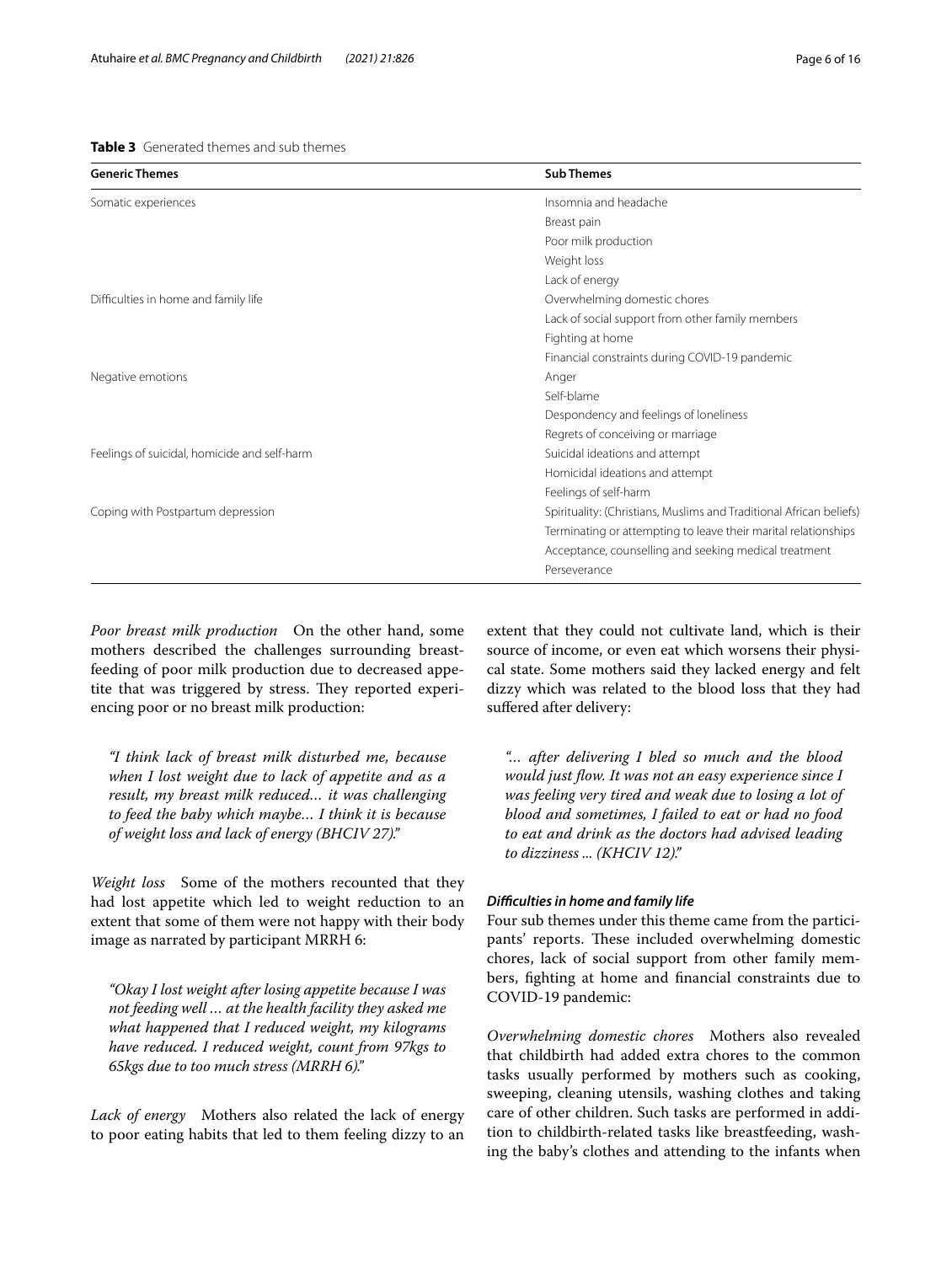they cry. Participants revealed that such chores often leave them exhausted and tired, most especially when their partners do not support them with some of these tasks while they rest:

*"Otherwise I do most of the work like washing, cooking, sweeping, mopping myself and when I feel tired and sometimes fail to eat … Yes, there is when I think that maybe I leave or that I sleep the whole day, but the baby's clothes need to be washed. Yet my husband can never support me… not even to hold the baby as I do them (MRRH 04)."*

*Lack of social support from other family members* Most mothers express the need for social support from close family members. This could be emotional or tangible support like assistance with the baby and accompanying the mother to the health facility for delivery. However, most of the women reported negative experiences and lack of social support from family members. These mothers also reported limited support from their other social circles besides family:

*"My husband lost his frst wife leaving him with fve children. I have given him three more children. My in-laws are just full of hate, they complain about me not taking good care of the children and all this just increases my stress and high blood pressure (KHCIV 15)."*

*Fighting at home* Verbal, emotional and sometimes physical abuse were commonly reported by most participants. In some instances, violence was reported if the partner abused alcohol:

*"I am already sufering enough, my husband is an alcoholic and when he drinks, he fghts, the whole home becomes messed up, whatever he gets hold of he uses it to beat me up, he breaks cups, plates and anything in his way, this really stresses me further (KHCIV 13)."*

*"When my husband drinks, he starts quarrelling from say 10:00pm until morning without sleeping … but as a man, he cannot fail to give you some slaps (BHCIV 33)."*

*Financial constraints during COVID-19 pandemic* The majority of participants reported fnancial and other logistical constraints like food and housing insecurity and lacking clothing for their children. Some of the women lost their jobs or source of income due to COVID-19. This had a significant impact on their emotional and psychological state. The majority of women mainly depended on their partners for their fnancial and other material needs, yet these described these as unmet needs which may have made them vulnerable to PPD:

*"I stopped working because I got challenges with my spinal cord. Right now, it is difcult to support myself and my children. My husband does not support us in any way. Tis is driving me crazy (KHCIV 11)."*

*"Since then, it has been difcult to fnd another job. I solely depend on my husband who has failed to provide us with basic needs like milk, clothes, food and even paying the house rent…All this just stresses me out (BHCIV 02)."*

*"I am not working and unfortunately my husband who was a taxi driver lost his job during this COVID-19 lockdown…It has been difcult for me and my three months old baby to feed. Worst of it, the landlord has been trying to kick us out for not paying his rent. Recently, my husband asked me to return to my parents because he can no longer pay the rent nor provide food for us. I cried for this but had no solution to the situation (BHCIV 05)."*

# *Negative emotions*

Under theme of negative emotions, four sub themes emerged as reported by mothers sufering from PPD. These included anger, self-blame, despondency and feelings of loneliness and regrets of conceiving or marriage:

*Anger* Some participants recalled that their postpartum period was characterized by rage like anger. One of the mothers tried to describe anger as:

*"….. when I get angry, at that time it's like ants have entered into my head, it's like I have entered into a state of madness…. after becoming drunk it's better for him to at least enter the bed and sleep instead of stressing me by physically attacking me, this situation makes me so angry, do you know this anger that does not allow you to even swallow any food… (MRRH 13)."*

Participant MRRH 12 also narrated that anger during this period had an impact on their loss of appetite,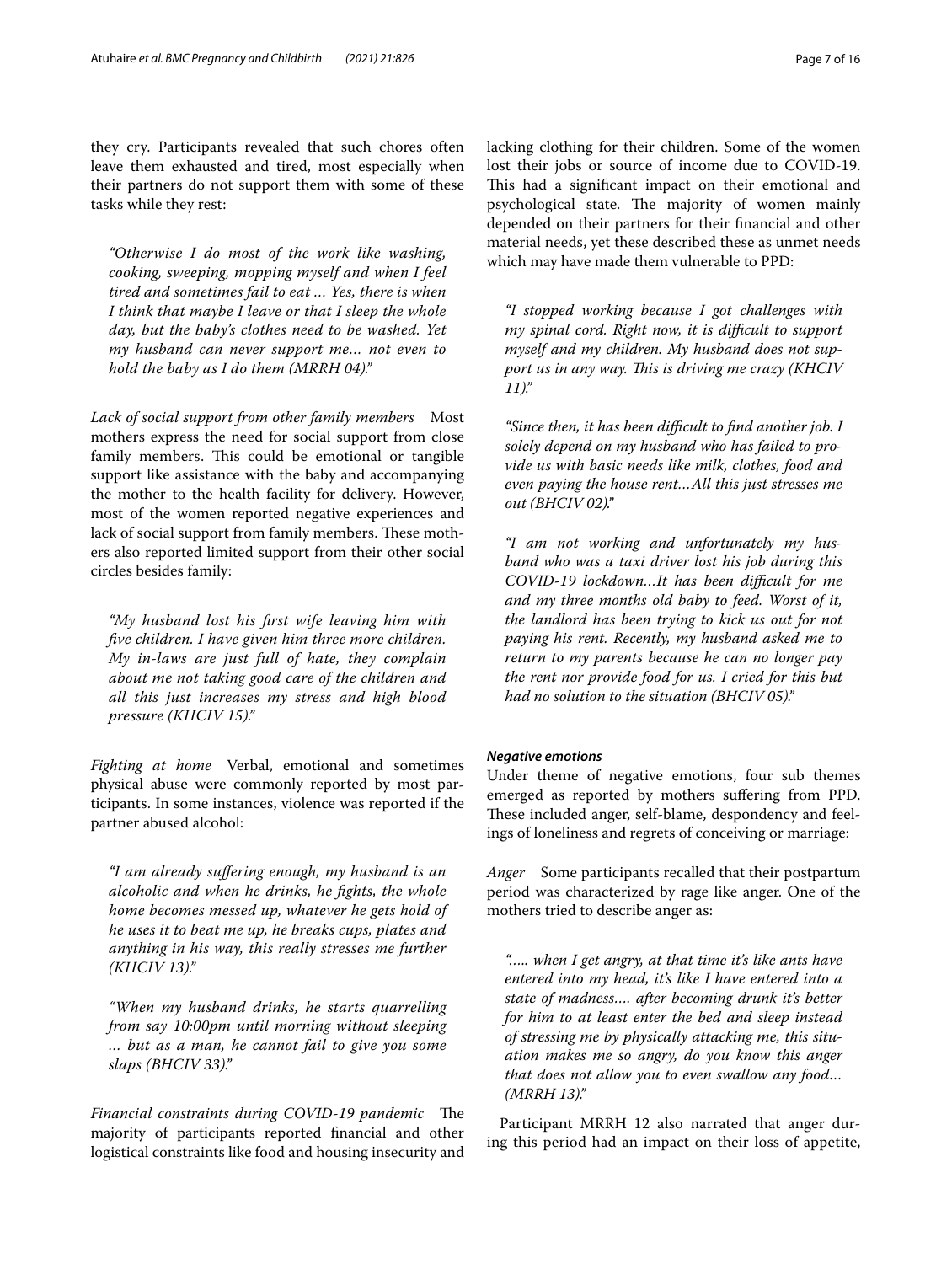inability to eat hence weight loss whereas participant KHCIV 15 described how the type of anger in the postpartum period made her feel so unhappy to an extent of crying to sleep by herself. It was noted that reduced breast milk required supplementing breast feeding with alternate milk:

*"….. I would become so angry and lack the appetite to even eat…. I cry because if I don't cry I cannot be okay because I can get so angry because of how I was neglected by my husband and even reduce in size yet I should be breastfeeding (MRRH 12)."*

*"Yes it has afected me because I do not have enough breast milk for my child who is still breast feeding and this has forced me to start putting my child on bottle feeding. She is just six months old, it's not healthy for her… Honestly I feel so bad and stressed whenever I see my child drinking milk instead of breast milk at such an early age. It just worsens the stress that I already have, I always fnd myself crying until I sleep (KHCIV 15)."*

*Self-blame* As a result of these range of emotions, some mothers often attempted to justify their partner's behavior by blaming themselves. For example, delivering a different gender from what the partner expected:

*"... when I got pregnant, he told me that he wanted a baby girl but for me instead I gave birth to a baby boy. Eh... I think that could be the reason why and I think that it is my fault (MRRH 01)."*

*Despondency and feelings of loneliness* Some participants reported being in a lonely and stressful partnerships. Some mothers also narrated that their partners would not be fully available to attend to their basic needs. As a result, they expressed feelings of loneliness and abandonment by their partners before, during and after childbirth:

*"After delivery, I was abandoned in the hospital by my husband. It made me so angry… I got annoyed after he rejected me because I thought he was going to be so excited that I have delivered and then come to collect me but instead he did not come and up to now, he has not seen the baby (MRRH15)."*

*"My relationship is very stressful…I can't sleep in my baby's father's house because he is married. He rarely visits us and when I request him to see him, he* 

says that I will bring him trouble. The relationship *has been very lonely and stressful but I cannot leave him because I really love him (MRRH12)."*

*Regrets about conceiving or about marriage* In addition to the above sub-themes, the majority of the mothers developed feelings of regret about having conceived the child and wished they had terminated the pregnancy. One further narrated that she even attempted to abort while she was pregnant by using herbal medicine in vain and some mothers also reported having regrets towards the entire marriage as declared:

*"I regretted getting pregnant in the frst place, I even tried talking to a health worker, she told me if I tried removing this pregnancy, I might not make back alive, I tried taking some herbal medicine so that I can lose the pregnancy, but it refused (BHCIV 03)."*

*"I wish I would not have been married to this man so quickly without knowing much about his bad behavior of rejection and poorly treated (MRRH 10)."*

# *Feelings of suicide, homicide and self‑harm*

Participants revealed a wide range of experiences during the postpartum period which included suicidal ideation and attempt, homicidal ideations and attempt and feelings of self-harm as narrated in the following sub-themes.

*Suicidal ideation and attempt* Several participants revealed having suicidal thoughts during their postpartum period. Some participants had suicidal thoughts but did not attempt to kill themselves, but others made actual attempts. In recounting their experiences with suicidality, participant BHCIV 33, BHCIV 02, KHCIV 15 and BHCIV 11 narrated that:

*"I have ever thought of killing myself and it was because of the man who stressed me after infecting me, when I discovered after giving birth that I was HIV infected I wanted to commit suicide (BHCIV 33)."*

*"At frst, I actually used to wish I could get like an accident and pass away (BHCIV 02)."*

Some of the mothers revealed a detailed plan to kill themselves by using several approaches but they were stopped by the thought of leaving their innocent children behind as narrated:

*"I don't know what to do about my condition, some-*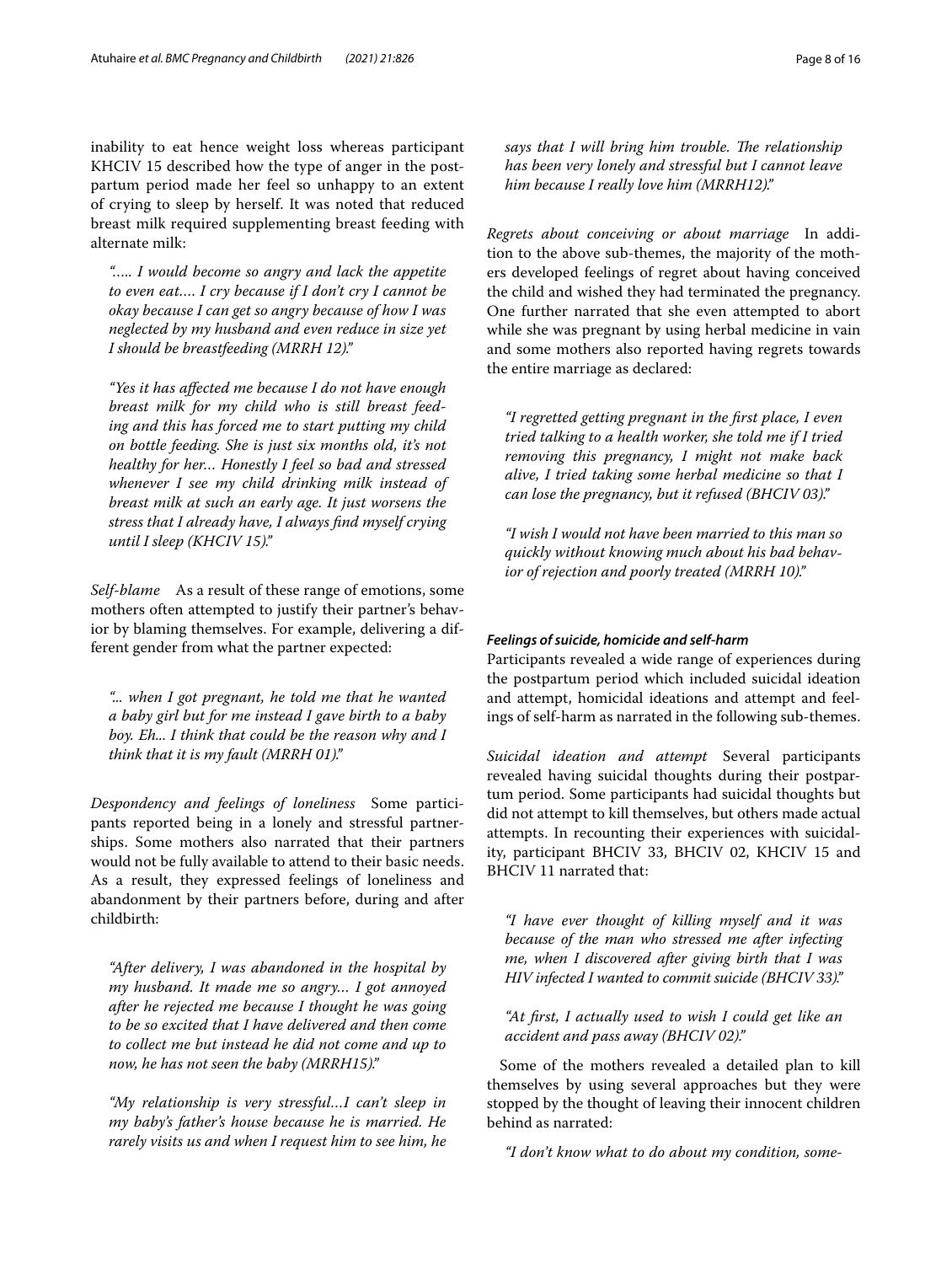*times I even think of leaving my children behind and committing suicide by drowning myself in a river. There is a day I went to the river and stood there and I was about to do it. I thought about my children and wondered what kind of parent I would be if I did that to my children, they are innocent and they surely don't deserve it (KHCIV 15)."*

Another mother reported attempts to commit suicide by hanging and later by swallowing pills. However, she eventually abandoned her children and is currently in a new relationship:

*"… when I discovered that I was HIV positive when I was pregnant, I sufered so much that after giving birth, I even tried to commit suicide by hanging myself, I had already put the rope around my neck… but someone found me and cut down the rope so frst before it was too late … I did not give up, I tried the second time by swallowing a lot of tablets still I did not die… I even took an excess dose of ARVs but I did not die, actually I vomited everything that I had swallowed and still did not perish, this time I realized that the Lord was saving me for something (BHCIV 11)."*

*Homicidal ideations and attempt* Some participants described thoughts of killing other people like their children, their partners or friends as narrated:

*"I love myself so much, but I had ever thought of poisoning my husband to death and I leave alone with my children … when the situation was so bad, I would wish him death... I used to think that the widows, sometimes live a peaceful life without being emotionally traumatized by their husbands like mine did. I prayed to God that how I wish he would take him away from this world and I live my life alone (BHCIV 01)."*

*"I develop ideas of doing something bad to my husband… I am like should I get a machete or broad, bladed African knife and cut someone… (MRRH 13)."*

Indeed, one participant revealed that she had planned on killing her children by giving them poison, but she believed that the God she prayed to, saved her when she made the attempt. In fact, she further reported that when her friend tried to stop her, she beat her and tried to get a machete to cut her as well, but she had already shouted for help and this saved her children:

*"…there is a time they caught me with poison I was about to place it in a cup… So, she came by, I do not* 

*know if its God that talked to her because I had the poison already and I wanted to kill them because they were innocently sufering by mainly lack of food … I bathed my children, because my plan was after giving them the poison they sleep, then I leave … I started also shouting and beating her, I looked for a machete to cut her, but she was faster than me, but she went out screaming (BHCIV 03)."*

*Feelings of self-harm* It was also revealed that at times some participants felt the need of harming selves. One narrated that the thought of self-harm was always prompted by persistent negative thoughts of killing self of which she at times harmed herself:

*"Sometimes I feel like inficting pain on myself, I feel like someone should slap me or pinch me so hard so that I stop having all these negative thoughts of killing myself, at a point I started slapping and pinching myself but it did not make me feel any better (MRRH 27)."*

## *Coping with postpartum depression*

Four sub-themes were generated from the coming to terms with postpartum depression. These were spirituality (Christians, Muslims and Traditional African beliefs), termination of their marital relationships, acceptance, counselling and seeking medical treatment and fnally perseverance.

Some mothers reported that they relied on spirituality, others resorted to crying and watching television, talking to a friend, health worker or relative for counseling or medical treatment. In addition, some mothers opted for attempting to leave their marital relationships and a few of them reported that they had terminated their marriages.

*Spirituality: (Christians, Muslims and Traditional African beliefs*) The majority of participants revealed that they were relying on spirituality by engaging in prayers, participating in prayer groups, or regular attendance of church activities to overcome their challenges as a coping strategy. The majority of participants were Christians, and the minority were Muslims. Mothers taking part in the study shared their stories about how prayers had helped them overcome negative emotions like feelings of suicide and homicide. One mother voiced that her in-laws disliked her child to an extent that they always be-witched him by sending him evil spirits that almost killed him, which terribly stressed the mother. Traditional African spirituality was described through the use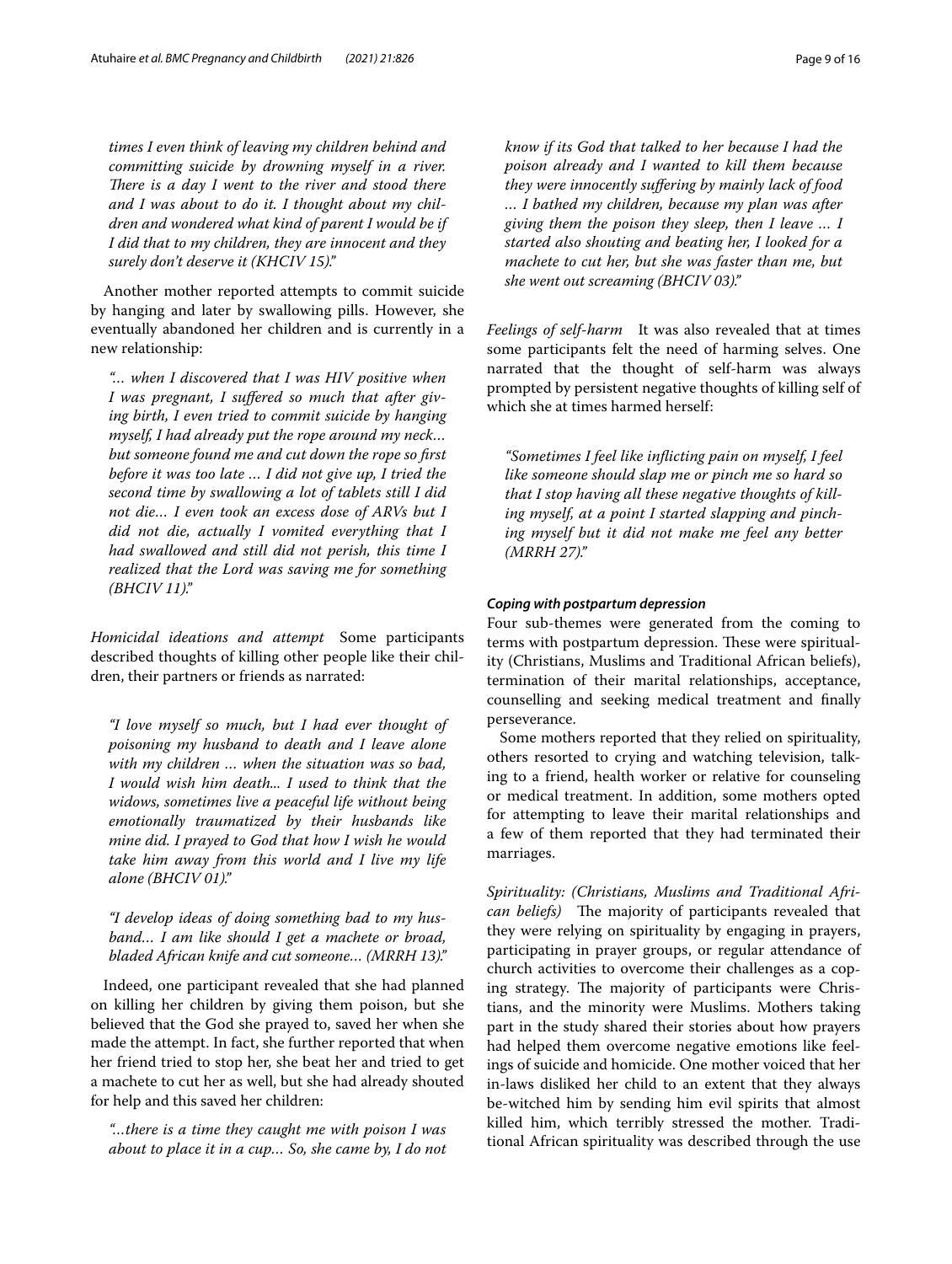of "witchcraft" and traditional "witch doctors". The role of spirituality in facilitating coping among mothers sufering from postpartum depression was clearly stated by:

*"… If it was not for God and his son Jesus Christ who died for us, I place all my troubles and he listens… surely I would not still be in this marriage. You see everything that comes I place to the Lord, I ask the Lord to see me through every situation that comes by in my family… (MRRH 13)."*

*"…You know; we the Muslims listen to Quran. During this terrible time, I engaged myself more in prayers and reading of the Quran as this makes me feel better…. Usually, when I was in a very bad mood, I would frst cry, but quickly resort to praying or reading of the Quran which would relieve and I feel better (MRRH05)."*

"There is a lot of witchcraft in this community and *at one point, my in-laws sent some evil spirits and they afected my baby. My baby was very sick and almost died. My husband gave up on us, the situation was so stressful, and I was losing it until my neighbor came and advised me to look for a witch doctor who helped me to overcome the situation. Since then, I have learnt to consult witch doctors in several situations concerning my children, my health and my marriage. You know this witchcraft has actually helped me until now (MRRH 10)."*

*Terminating their marital relationships* Mothers leaving their marital relationships was one of the alternatives available for overcoming the negative experiences in their postpartum period. As narrated, some participants said that it was better to quit and leave their partners and seek economic opportunities like working as a house help rather than keep suffering to the extent of wanting to kill themselves:

*"At frst, I had thoughts of killing myself then I decided that instead of killing myself, I would rather leave this marriage. I would rather look for work as a house girl, earn some money that would take care of us, rather than keep sufering in his house to an extent of wanting to kill myself (MRRH 13)."*

*"I will try by all means to raise my child but if the situation becomes terrible, I think I will be forced to dump my baby somewhere and I just run away because I cannot accept to sufer with him... "we did* 

*not come together in this world (MRRH 15)."*

*Acceptance, counselling and seeking medical treatment* Some mothers have received counselling services and expressed acknowledgement of what they were going through as one of the coping mechanisms, others have learned to accept this distressing condition. Others received medical pharmacological treatment for depression, insomnia and lack of energy to which they adhered and the situation improved as narrated:

*"I think it's in my heart, I have a spirit of accepting and getting satisfed with what I have and what I don't I let go… so counselling is the frst kind of help in my own perspective (BHCIV 04)."*

*"… explained the situation to the health worker, like you right here, and he gave me some tablets to swallow to ease my pain and be able to sleep because sleep was hard to get …when they gave me those tablets, after swallowing them I would feel somehow relieved... woke up with energy. In case I fail to take them, I wake up without energy and then I realize that it's that anger... (BHCIV 27)."*

Some mothers reported that the interface they had with the nurses in the health facility was not a good experience. They found it hard to go back and seek psychosocial treatment due to fear of being neglected.

*"I tried sharing my personal challenges with the nurses after birth, but they just ignored after blaming me for complaining too much. Some even talked badly to me, shouted and barked at me as if I was the cause of the problem. I was really stressed out since I could not get any help from my husband, family members nor the nurses from the hospital so I regretted ever sharing my problems with them (MRRH 15)."*

*Perseverance* A few participants expressed the need to persevere with the hope that things will normalize 1 day. One of the participants who described perseverance was participant MRRH 04 who asserted that she was ready to stay in the marriage and face the challenges head on:

*"I love my husband very much… when a problem comes you have to face it head on, whether there is money or not… whether my husband abuses me or not… all this I just withstand and will not leave this marriage… these things of the husband abusing you and you pack things to leave, are not for me…I*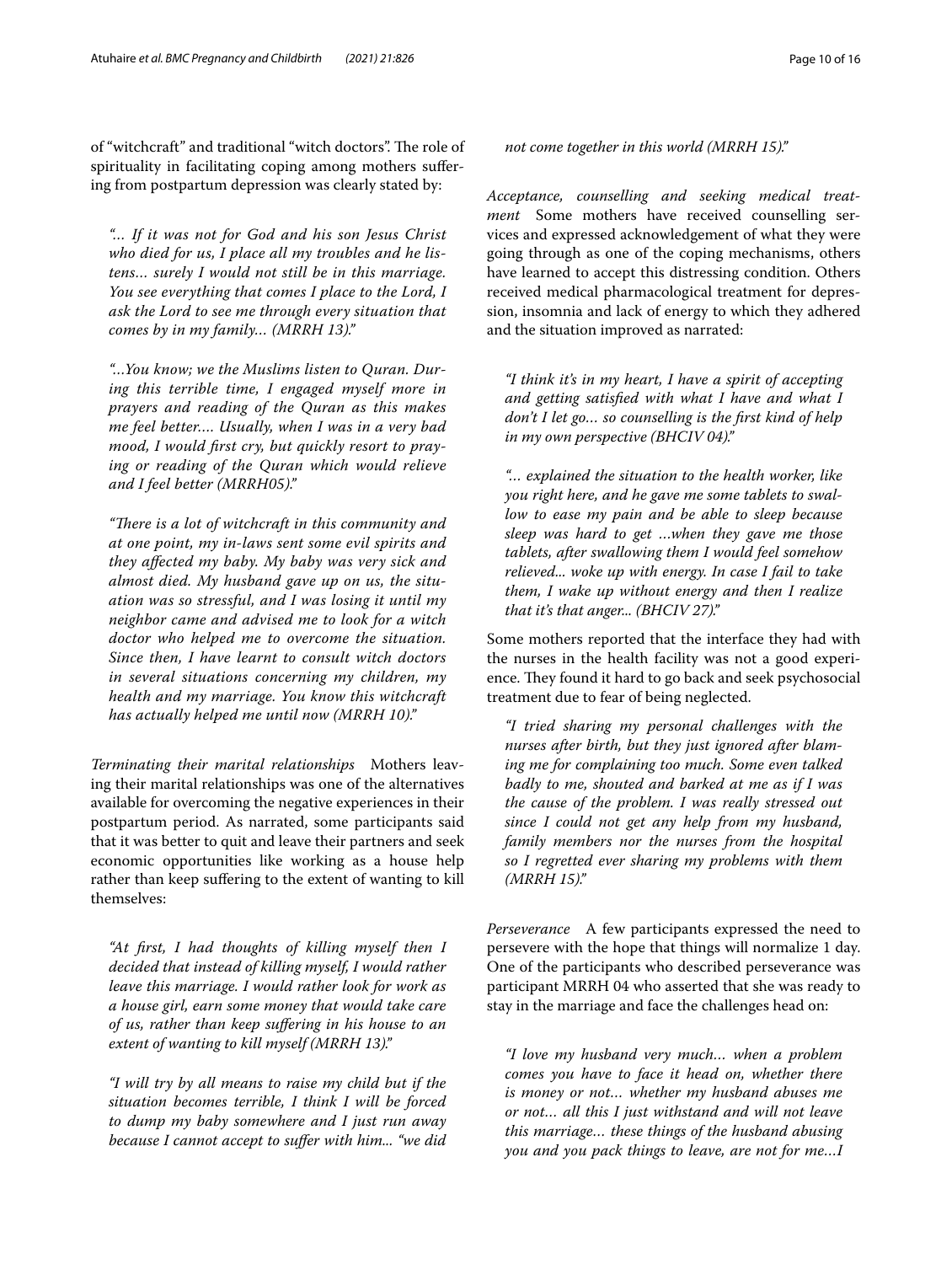*believe things will get better soon and we will be one happy family again (MRRH 04)."*

## **Discussion**

The study explored the lived experiences of Ugandan women who had recently recovered from a clinical diagnosis of postpartum depression. The five major themes that emerged coincided with the biopsychosocial framework of depression and these were: 1) somatic experiences (biological), 2) difficulties in home and family life (social), 3) negative emotions (psychological), 4) feelings of suicide, homicide and self-harm (psychological) and coping with postpartum depression. This section provides the discussion of the fndings by juxtaposing the results of the present study with the existing literature.

## **Somatic experiences of mothers diagnosed with PPD**

Study participants reported somatic experiences which they attributed to the distress they were going through. Childbirth is associated with a range of physical and psychological efects on the mothers. For instance, in this study, several mothers reported sleep challenges characterized by interruptions in sleep patterns and sleepless nights during the postpartum period. The mothers attributed sleep problems to the care demands of the newborn and this is in tandem with previous studies [[23,](#page-14-21) [24](#page-14-22)]. According to Walker and colleagues [[25\]](#page-14-23), the sleep deprivation and disturbance faced by mothers in the postpartum period afects memory, decision-making, psychomotor and mood. The revelations of mothers about sleep disturbance align with previous studies showing an association between sleep quality and postpartum depression [\[23–](#page-14-21)[25\]](#page-14-23).

Some participants reported unexplained headaches and body pain, with mother's who delivered by caesarian section reporting headaches more often that those who delivered vaginally. Researchers from prior studies have reported increased headaches in women within 6 weeks after delivery [\[26](#page-14-24)]. Longitudinal research has explained that a drop in the hormonal levels, lack of sleep or dehydration experienced in the post-partum period contributes to headache occurrence and that women who deliver by cesarean section experience headaches more frequently than the women who had vaginal delivery [\[27](#page-14-25)]. This has been reported as a side effect of the epidural puncture following caesarian section.

In this study, mothers diagnosed with postpartum depression faced poor breast milk production. This is similar to what previous studies have reported that mothers with PPD were more likely to stop breastfeeding in the early months after birth  $[28-30]$  $[28-30]$  $[28-30]$ . This may be attributed to PPD often forcing mothers to resort to non-optimal feeding practices such as premature bottle feeding of infants and early weaning. Prior research demonstrated that compared to mothers who were not depressed, mothers with PPD exhibit low breastfeeding confidence, low levels of breastfeeding, self-efficacy and lack of satisfaction of their infant feeding methods [[31](#page-14-28), [32\]](#page-14-29) which is related to the distress.

Mothers with postpartum depression from the present sample experienced loss of appetite for food which may have led to weight loss. According to the revelations of the participants, there were disruptions in feeding habits due to wariness, disturbance because of child crying a lot and increased workload related to childbirth. To the contrary, some studies have reported weight gain among mothers sufering from PPD and this has been explained by depression that leads to changes in sleeping patterns, engagement in physical activity, and changes in dietary intake that may increase the risk of weight retention or gain [[33\]](#page-14-30). Lox and Treasure [[34\]](#page-14-31) reported that high stress levels and major life disruptions experienced by mothers with PPD impede physical activity leading to weight gain.

Mothers reported that they sometimes lacked energy due to the distress to an extent that they could not cultivate land to provide their own food, which is their source of income, or even lacked energy to eat even when there was food. There is already evidence provided by existing literature that fatigue is a common occurrence among mothers with PPD  $[35]$  $[35]$ . The prevalence of fatigue and related symptoms reduces self-care behaviors, participation in pleasurable activities among mothers and promotes persistent low moods. This also affects the mother's care for the infant leading to poor childcare practices  $[36]$  $[36]$ . Findings of this study affirm this claim that low energy and fatigue are a major factor among mothers in southwestern Uganda who are diagnosed with PPD.

## **Difculties in home and family life**

The second prominent theme was difficulties in home and family life which coincides with the social experiences of mothers diagnosed with PPD in the biopsychosocial model of depression.

Mothers in the current study sample reported feeling overwhelmed with domestic chores. Motherhood is often associated with increased time and demand for childcare and housework such as breastfeeding, washing the clothes and preparing for the baby which are additional tasks to the chores a woman is expected to perform on a daily basis. Sleep disturbance is also common among mothers during the postpartum period instigated by the baby crying at night or breastfeeding. Such experiences limit opportunities for the couples to share leisure activities and intimacy leading to stressful feelings. It is against this background that studies have linked increased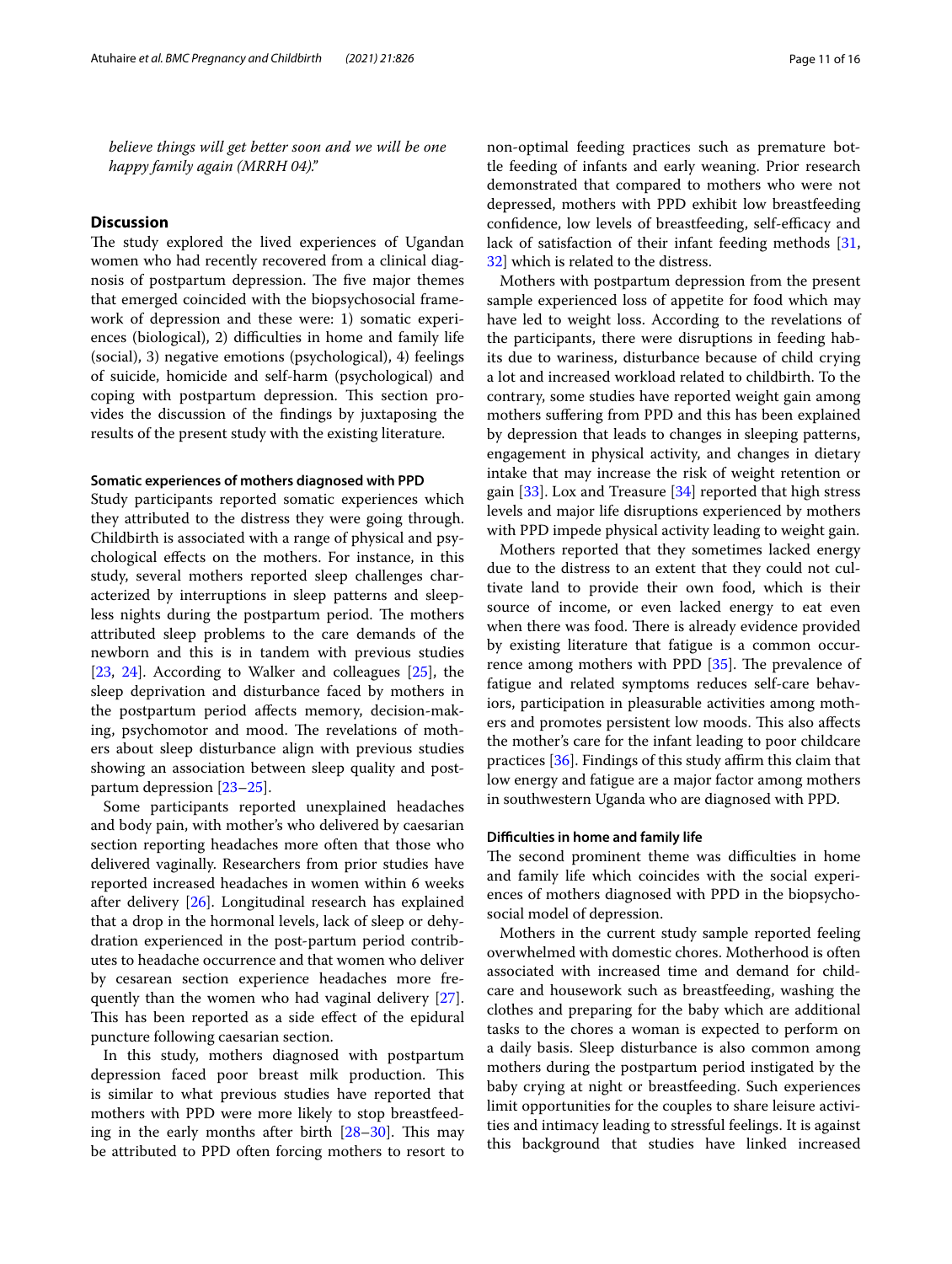housework and PPD [\[37,](#page-14-34) [38](#page-14-35)]. Therefore, specific interventions that reduce domestic chores in low-income countries settings such as water harvesting and energy saving technologies are critical in reducing stressful experiences of these mothers thus mitigating the increasing incidence of PPD.

The experience of lack of social support from other family members was also reported by mothers that participated in the study. Ugandan settings are often characterized by extended families and support is expected from other family members including parents, siblings, in-laws and close family friends. Family members are expected to provide social support such as accompanying the mother to the health facility, babysitting, helping with domestic chores, providing guidance regarding motherhood and childcare while the mother rests. In situations where social support from partner is already lacking, expectation for support from others especially family members, relatives and close friends are high. Lack of such social support is likely to invoke disappointment, anxiety, feelings of neglect and other forms of psychological distress among mothers in the postpartum period. Previous studies have also found that lack of social support was associated with PPD [\[39\]](#page-15-0). According to Yamada [\[39](#page-15-0)], there are several scenarios that can explain the linkage between mothers' lack of support from others and PPD. The first scenario is the stress resulting from the mother comparing herself with other mothers who receive support. Mothers with support can share their challenges related to motherhood and childcare and receive guidance, encouragement and comfort; this may not be same for mothers without social support from others. This implies that partner support alone is not adequate, but new mothers need supplementary eforts from others in their family and community.

In addition, the experience of discord at home was reported by mothers in the study sample. These experiences manifested through verbal, emotional and sometimes physical abuse by the majority of participants. Mothers further reported that fghting was common if the partner was not in position to support the mother fnancially and morally. Alcohol abuse and being HIV/ AIDS positive were also linked to this type of intimate partner violence (IPV). In a country like Uganda where gender based violence is a common occurrence, it is not surprising that incidents of IPV were frequently during the study [\[40\]](#page-15-1). Participants in the present study characterized IPV as aggressive behavior with various types of abuse such as verbal attacks, physical assault, sexual violence, neglect and victimization. The findings of the present study are in tandem with observations of other studies from Africa and other low-income countries [\[10](#page-14-8), [41\]](#page-15-2). In a number of studies, alcoholism and substance abuse has been reported as a key trigger of IPV during the postpartum period [[11,](#page-14-9) [41\]](#page-15-2).

Mothers in this study experienced fnancial constraints. They reported constant concerns about meeting the costs of giving birth and afterbirth care as a result of limited sources of income, loss of jobs and refusal/failure by spouses to provide the required financial assistance. The majority of participants in the study revealed how they faced fnancial and other logistical constraints such as food, housing and clothing for their children. This shows that fnancial and economic stress is an important experience of PPD that women had as mothers reported it to be a key challenge in the postpartum period. During this period, there is increased fnancial stress to raise the infant and childbearing comes with extra fnancial demands. Prior systematic review of literature has reported that women with fnancial needs were more prone to sufering from PPD [\[42\]](#page-15-3).

The COVID-19 pandemic appears to have worsened the fnancial challenges faced by women diagnosed with PPD. This pandemic resulted in loss of jobs and business opportunities due to various restrictions, an abrupt national lock down, closure of small scale and micro businesses like roadside food stalls and vending that often provided women with livelihood opportunities. Due to such restrictions, many mothers or their partners lost their jobs. The restrictions made it difficult to access basic needs such as food and healthcare. Studies have reported that many women faced extreme fear and stress due to the challenges caused by COVID-19 pandemic [\[43\]](#page-15-4).

### **Negative emotions**

Anger, self-blame, despondency and feelings of loneliness and regrets about conceiving or marriage emerged from this theme. Several forms of emotional distress were attributed to spouses refusing to take responsibility during pregnancy and in the postpartum period, financial difficulties to care for health costs associated with childbirth, spouse not being happy with the sex of the baby and unintended pregnancies. Unintended pregnancies have particularly been reported in previous studies as a key predictor of postpartum depression and its associated experiences such as feeling of regret, self-blame and anger [\[44–](#page-15-5)[46](#page-15-6)]. A study done in Ethiopia reported that mothers who had unwanted pregnancies were two times more likely to be depressed than women whose pregnancies were planned [[46\]](#page-15-6).

Despondency and uncertainty were common postpartum experiences reported by these mothers and it was largely attributed to strained relationships with the participants' partners. Most participants reported being in strained relationships, some reported being involved in casual sexual relationships, while others defned their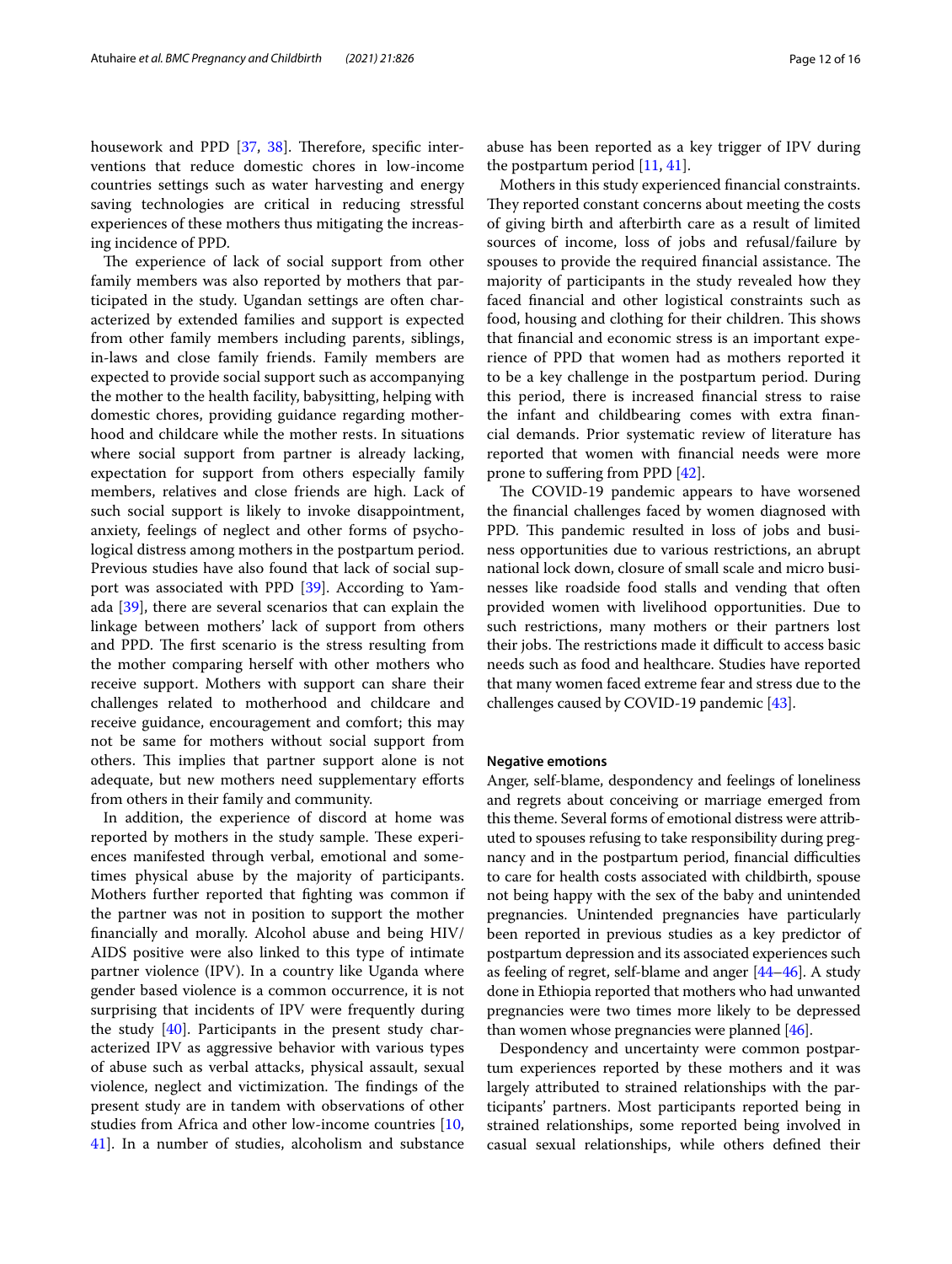relationship as being engaged with a partner who had a stable relationship elsewhere and others could not clearly describe their relationship with their partners. This suggests that the claim that the quality of partner relationship was a lived experience of PPD as has been reported by a number of studies [\[38,](#page-14-35) [47](#page-15-7)]. It has been reported that mothers who perceived their partners support as being less than their expectations were more likely to experience greater severity of postpartum depression symptoms [\[48](#page-15-8)]. Burke [[49\]](#page-15-9) has also demonstrated a relationship between disharmony, partner incompatibility and marital conficts and symptoms of PPD. The causes of disharmony vary and may include unintended pregnancies, casual relationships that may not meet the support needs of the mothers, the baby not being the preferred sex of the partner and drug abuse. Giordano and colleagues [[50](#page-15-10)] reported that poor communication including verbal interactions and not knowing what to say to a partner infuenced depressive symptoms among mothers.

### **Feelings of suicide, homicide and self‑harm**

In this study, participants reported experiences of suicidal ideation or attempts during the postpartum period which calls for urgent public health intervention. These suicidal thoughts were attributed to various negative experiences including abuse by partners, lack of social support from partner or/and others and financial constraints. The experience of suicidal thoughts has been reported by previous studies [[7\]](#page-14-6). Some studies have reported that these thoughts may be infuenced by other factors not directly related to the postpartum experiences such as history of self-harm or suicidal attempts, a family history of suicide, increased levels of hopelessness, childhood physical or sexual abuse and neglect [\[7](#page-14-6), [8](#page-14-36)]. Demographic factors such as being unmarried, low economic status and child pregnancy have also been documented to increase risk of suicidal thoughts among postpartum depressed mothers [\[51\]](#page-15-11).

The findings of this study further showed that experience of having PPD included homicidal thoughts. Homicidal thoughts mean a situation where someone idealizes or feels like killing another person. In the context of this study, some mothers experienced feelings of wanting to kill their infants (infanticide), partners or the older children. Infants are generally the leading victims of homicides related to PPD [\[52](#page-15-12)]. Various studies have reported that homicidal thoughts and actual cases of homicides were common among postpartum depressed mothers caused by the feeling of neglect and abuse, rejection of the newborn by the partner and in some cases as a revenge on the infant's father [[53,](#page-15-13) [54](#page-15-14)]. Study participants also reported the thought to kill their partners using varying methods such as poisoning or using objects such as machetes. Such results show how PPD is a serious risk not only to the wellbeing of the mother but also to their infants, their partners and other close relatives, thus indicating the need for substantive response to this issue.

According to this study thoughts of self-harm were prompted by persistent negative thoughts. These results are in line with related studies which noted that experiences of self-harm were common among postpartum depressed mothers especially young women, single and divorced mothers, mothers who lack social support, and mothers who are disadvantaged economically [[55\]](#page-15-15). The feelings of self-harm have the potential to increase the risk of suicidal thoughts and actual suicides if untreated.

# **Coping with postpartum depression**

This study documents various coping strategies used by mothers diagnosed with PPD. Most of the mothers interviewed relied on spirituality, including Christian, Islam and traditional African beliefs, as their source of strength to cope. Mothers revealed how they engaged in prayers as individuals, through prayer groups and participating in church activities to cope with negative experiences caused by PPD. Various studies have reported spirituality and religious practices as a major coping strategy [\[55,](#page-15-15) [56](#page-15-16)]. This is in line with a study that was carried out in Ethiopia which reported that most mothers opted to afliate themselves with religion as a way of coping with stressful experiences [\[57](#page-15-17)].

Some mothers diagnosed with PPD sought counseling and medical treatment, but most did not seek help for the depressive symptoms. This is in line with previous studies which have shown that the number of mothers with PPD seeking professional counseling and medical treatment is low and that the majority prefer to receive counseling from religious leaders in the communities, family friends and relatives [[58](#page-15-18), [59\]](#page-15-19).

Some mothers opted to quit their intimate relationships, especially those who felt the quality of the relationship was responsible for their distress. Quitting relationships was considered as a choice because most mothers sufering from PPD blamed the relationship quality for their challenges. Related studies have reported that most depressed mothers related their relationships with partners as distant, cold and difficult  $[60]$  $[60]$ . Another study reported that breakups were more common among depressed mothers compared to the non-depressed mothers [\[61](#page-15-21)].

# **Strength and limitations**

The main strength of this study is that the research team included 30 mothers diagnosed with PPD from diverse age groups, educational backgrounds, economic status, marital status and rural or urban settlements. The sample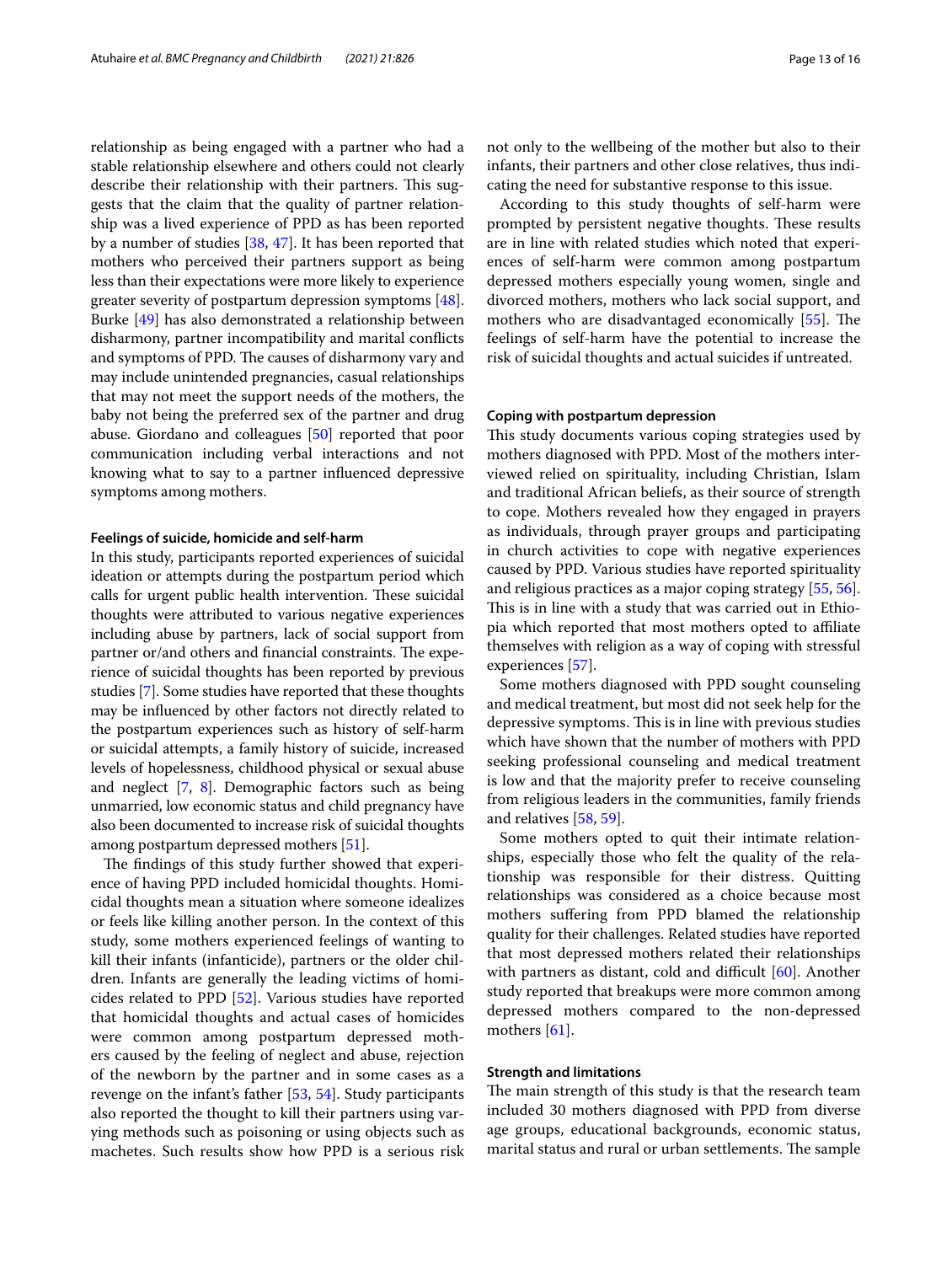size was adequate for qualitative studies and the diversity of participants makes the study representative. However, the research team acknowledges that being a qualitative study, drawing causal conclusions is untenable. However, the study juxtaposed the narratives of the participants and their background information to make inferences. Another limitation is that this study only targeted mothers who had recovered from PPD and therefore fndings may not be representative of women with ongoing or persistent depression.

#### **Implications for practice and research**

The documentation of these experiences is significant in providing clear understanding of PPD and informing healthcare providers the lived experiences of these mothers.

Efective assessment of PPD clinical presentations of the psychosocial, biological experiences and negative coping strategies must be incorporated into the postpartum care package for all postpartum mothers. Understanding the subjective experience will enable nurses and health workers to identify women at risk of developing PPD and establish effective interventions for distressed women during the postpartum period.

The findings of the study showed that poor relationship quality and lack of partner support aggravated negative experiences of mothers diagnosed with PPD. This highlights the importance of partner involvement in postpartum services is critical to increase the opportunities for stronger and more positive family and relationship bonding during this period. Partner involvement could potentially also reduce intimate partner violence.

Unintended pregnancies were reported as a prime experience by women who had PPD. A longitudinal study exploring the link between PPD and unintended pregnancies in this population is recommended to mitigate PPD and its after effects.

The local health districts should increase the availability of mental health services to support women with PPD at the local health facilities. This will promote mental health care including early identifcation and management of PPD and mitigate the negative experiences lived by these mothers. The nurses and midwives working in the postnatal clinics should implement a validated screening and diagnostic process to identify women sufering from PPD. In addition to augmenting the limited present counselling services currently provided in the postnatal clinics, the clinic-based nurses and midwives should leverage the benefts described by the study participants from spiritual coping and refer the identifed mothers to take advantage of their existing spiritual beliefs to maximize recovery. The nurses and midwives should involve local community health workers and the local spiritual leaders from churches, mosques and traditional African healing clinics by sensitizing and educating them about PPD. This can increase their encouragement and engagement of new mothers to enhance these spiritual coping strategies as highlighted by the study participants.

Future research may explore postpartum depression in men to better understand men's experience in the postpartum period and longitudinal studies establishing the long term efects of postpartum depression.

# **Conclusion**

Five major themes that emerged were somatic experiences, difficulties in home and family life, negative emotions, feelings of suicide, homicide and self-harm and coping with postpartum depression. Suicidal and homicidal thoughts are important parts of the postpartum depression experience, and may put the lives of the mothers, their spouses and babies at a great risk. Poor relationship quality, intimate partner violence and lack of fnancial resources contribute signifcantly to the negative emotional experiences of mothers with PPD. It is evident that mothers sufering from postpartum depression go through varying psychological, social and biological experiences.

#### **Abbreviations**

BHC IV: Bwizibwera Health Centre IV; DSM-5: Diagnostic and Statistical Manual of Mental Disorders, 5th Edition; IDI: Indepth interviews; IPV: Intimate partner violence; KHC IV: Kinoni Health Centre IV; PPD: Postpartum Depression; MCH: Maternal and child health; MRRH: Mbarara Regional Referral Hospital; SSA: Sub-Saharan Africa.

#### **Supplementary Information**

The online version contains supplementary material available at [https://doi.](https://doi.org/10.1186/s12884-021-04287-2) [org/10.1186/s12884-021-04287-2](https://doi.org/10.1186/s12884-021-04287-2).

<span id="page-13-0"></span>**Additional fle 1.** Interview Guide.

#### **Acknowledgements**

We are grateful to all mothers who participated in this research and African Development Bank that funded the study.

#### **Authors' contributions**

CA conceived and designed the study. CA implemented the study and together with SNC, analysis of the study fndings under the supervision of GZR, GN and LB was conducted. CA, GZR, LB, SNC and GN interpreted study results: CA wrote the frst draft of the manuscript. CA, GZR, LB, SNC and GN reviewed and corrected the draft manuscripts. All authors read and approved the fnal manuscript.

#### **Funding**

This study was funded by African Development Bank.

#### **Availability of data and materials**

The data that support the fndings of this study are available from the frst and corresponding author, Catherine Atuhaire but restrictions apply under license for the current study.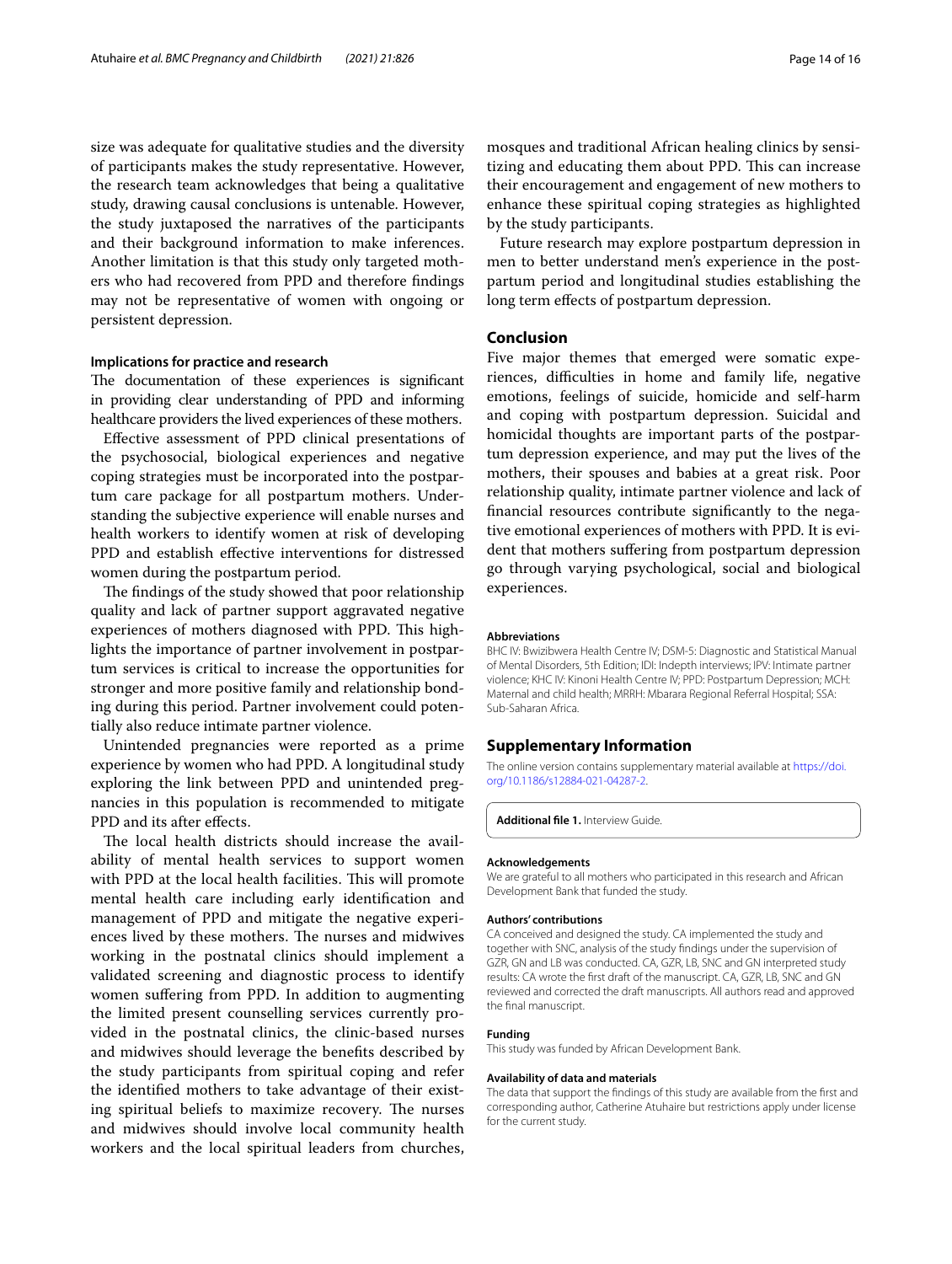# **Declarations**

#### **Ethics approval and consent to participate**

Ethical approval was obtained from the Mbarara University of Science and Technology (MUST), Faculty Research Committee (FRC) and Institutional Review Committee (MUST-IRB). After obtaining ethical approval, permission was sought from the hospital Director, Mbarara Regional Referral Hospital and the District Health Officers of Bwizibwera and Kinoni HCIV. The approval letters were then presented to Uganda National Council of Science and Technology (UNCST) for approval and further submitted to the head of department obstetrics and gynecology ward, MRRH, heads of departments, postnatal wards of Bwizibwera and Kinoni health center IVs, plus the Local Councils in Rwampara and Kashari County, Mbarara District.

The study further adhered to the following key ethical principles; informed consent, confdentiality, and anonymity, voluntary participation, protection of participants from harm, trustworthiness, and transparency. Written informed consent was sought from all the participants and were identifed by number and not their names. The fndings from this study were stored in a computer secured with a password for purposes of confdentiality.

#### **Consent for publication**

Not applicable.

#### **Competing interests**

The authors declare no competing interest.

Received: 19 July 2021 Accepted: 23 November 2021 Published online: 13 December 2021

#### **References**

- <span id="page-14-0"></span>1. Menberu M, Mekonen T, Azale T, Ayano G, Yimer S, Getnet A, et al. Health care seeking behavior for depression in Northeast Ethiopia: depression is not considered as illness by more than half of the participants. Ann General Psychiatry. 2018;17(1):1–7.
- <span id="page-14-1"></span>2. Kuehner C. Why is depression more common among women than among men? Lancet Psychiatry. 2017;4(2):146–58.
- <span id="page-14-2"></span>3. Williams JB, Spitzer RL, Linzer M, Kroenke K, Hahn SR, deGruy FV, et al. Gender diferences in depression in primary care. Am J Obstet Gynecol. 1995;173(2):654–9.
- <span id="page-14-3"></span>4. Ladores S, Corcoran J. Investigating postpartum depression in the adolescent mother using 3 potential qualitative approaches. Clin Med Insights: Pediatr. 2019;13:1179556519884042.
- <span id="page-14-4"></span>5. Atuhaire C, Brennaman L, Cumber SN, Rukundo GZ, Nambozi G. The magnitude of postpartum depression among mothers in Africa: a literature review. Pan Afr Med J. 2020;37:89.
- <span id="page-14-5"></span>6. Semenic SE, Callister LC, Feldman P. Giving birth: the voices of orthodox Jewish women living in Canada. J Obstet Gynecol Neonatal Nurs. 2004;33(1):80–7.
- <span id="page-14-6"></span>7. Sit D, Luther J, Buysse D, Dills JL, Eng H, Okun M, et al. Suicidal ideation in depressed postpartum women: associations with childhood trauma, sleep disturbance and anxiety. J Psychiatr Res. 2015;66:95–104.
- <span id="page-14-36"></span>8. Wisner KL, Sit DK, McShea MC, Rizzo DM, Zoretich RA, Hughes CL, et al. Onset timing, thoughts of self-harm, and diagnoses in postpartum women with screen-positive depression fndings. JAMA Psychiatry. 2013;70(5):490–8.
- <span id="page-14-7"></span>9. Thomas LJ, Scharp KM, Paxman CG. Stories of postpartum depression: exploring health constructs and help-seeking in mothers' talk. Women Health. 2014;54(4):373–87.
- <span id="page-14-8"></span>10. Abebe A, Tesfaw G, Mulat H, Hibdye G. Postpartum depression and associated factors among mothers in Bahir Dar town, Northwest Ethiopia. Ann Gen Psychiatry. 2019;18(1):1–8.
- <span id="page-14-9"></span>11. Goyal D, Murphy SO, Cohen J. Immigrant Asian Indian women and postpartum depression. J Obstet Gynecol Neonatal Nurs. 2006;35(1):98–104.
- <span id="page-14-10"></span>12. Given LM. The sage encyclopedia of qualitative research methods. Newbury Park: Sage publications; 2008.
- <span id="page-14-11"></span>13. Chandler D, Munday R. A dictionary of media and communication. Oxford: OUP Oxford; 2011.
- <span id="page-14-12"></span>14. Ali E. Women's experiences with postpartum anxiety disorders: a narrative literature review. Int J Women's Health. 2018;10:237.
- <span id="page-14-13"></span>15. Coates R, Ayers S, de Visser R. Women's experiences of postnatal distress: a qualitative study. BMC Pregnancy Childbirth. 2014;14(1):359.
- <span id="page-14-14"></span>16. Wardrop AA, Popadiuk NE. Women's experiences with postpartum anxiety: expectations, relationships, and sociocultural infuences. Qual Rep. 2013;18:6.
- <span id="page-14-15"></span>17. Maxwell D, Robinson SR, Rogers K. "I keep it to myself": a qualitative meta-interpretive synthesis of experiences of postpartum depression among marginalised women. Health Soc Care Community. 2019;27(3):e23–36.
- <span id="page-14-16"></span>18. Atuhaire C, Rukundo GZ, Nambozi G, Ngonzi J, Atwine D, Cumber SN, et al. Prevalence of postpartum depression and associated factors among women in Mbarara and Rwampara districts of South-Western Uganda. BMC Pregnancy Childbirth. 2021;21(1):503.
- <span id="page-14-17"></span>19. Polit D, Beck C. Essentials of nursing research. Ethics. 2012;23(2):145–60.
- <span id="page-14-18"></span>20. Braun V, Clarke V. Using thematic analysis in psychology. Qual Res Psychol. 2006;3(2):77–101.
- <span id="page-14-19"></span>21. Guba EG. Criteria for assessing the trustworthiness of naturalistic inquiries. Ectj. 1981;29(2):75.
- <span id="page-14-20"></span>22. Shenton AK. Strategies for ensuring trustworthiness in qualitative research projects. Educ Inf. 2004;22(2):63–75.
- <span id="page-14-21"></span>23. Iranpour S, Kheirabadi GR, Esmaillzadeh A, Heidari-Beni M, Maracy MR. Association between sleep quality and postpartum depression. J Res Med Sci. 2016;21:110.
- <span id="page-14-22"></span>24. Chang JJ, Pien GW, Duntley SP, Macones GA. Sleep deprivation during pregnancy and maternal and fetal outcomes: is there a relationship? Sleep Med Rev. 2010;14(2):107–14.
- <span id="page-14-23"></span>25. Walker LO, Sterling BS, Timmerman GM. Retention of pregnancy-related weight in the early postpartum period: implications for women's health services. J Obstet Gynecol Neonatal Nurs. 2005;34(4):418–27.
- <span id="page-14-24"></span>26. Hoshiyama E, Tatsumoto M, Iwanami H, Saisu A, Watanabe H, Inaba N, et al. Postpartum migraines: a long-term prospective study. Intern Med. 2012;51(22):3119–23.
- <span id="page-14-25"></span>27. Marcus DA, Scharff L, Turk D. Longitudinal prospective study of headache during pregnancy and postpartum. Headache: J Head Face Pain. 1999;39(9):625–32.
- <span id="page-14-26"></span>28. Stuebe AM, Grewen K, Meltzer-Brody S. Association between maternal mood and oxytocin response to breastfeeding. J Women's Health. 2013;22(4):352–61.
- 29. Feldens CA, Vitolo MR, Rauber F, Cruz LN, Hilgert JB. Risk factors for discontinuing breastfeeding in southern Brazil: a survival analysis. Matern Child Health J. 2012;16(6):1257–65.
- <span id="page-14-27"></span>30. Nishioka E, Haruna M, Ota E, Matsuzaki M, Murayama R, Yoshimura K, et al. A prospective study of the relationship between breastfeeding and postpartum depressive symptoms appearing at 1–5 months after delivery. J Afect Disord. 2011;133(3):553–9.
- <span id="page-14-28"></span>31. Gagliardi L, Petrozzi A, Rusconi F. Symptoms of maternal depression immediately after delivery predict unsuccessful breast feeding. Arch Dis Child. 2012;97(4):355–7.
- <span id="page-14-29"></span>32. Zubaran C, Foresti K. The correlation between breastfeeding self-efficacy and maternal postpartum depression in southern Brazil. Sex Reprod Healthc. 2013;4(1):9–15.
- <span id="page-14-30"></span>33. Herring SJ, Rich-Edwards JW, Oken E, Rifas-Shiman SL, Kleinman KP, Gillman MW. Association of postpartum depression with weight retention 1 year after childbirth. Obesity. 2008;16(6):1296–301.
- <span id="page-14-31"></span>34. Lox CL, Treasure DC. Changes in feeling states following aquatic exercise during pregnancy. J Appl Soc Psychol. 2000;30(3):518–27.
- <span id="page-14-32"></span>35. Giallo R, Seymour M, Dunning M, Cooklin A, Loutzenhiser L, McAuslan P. Factors associated with the course of maternal fatigue across the early postpartum period. J Reproduct Infant Psychol. 2015;33(5):528–44.
- <span id="page-14-33"></span>36. Wilson N, Lee JJ, Bei B. Postpartum fatigue and depression: a systematic review and meta-analysis. J Afect Disord. 2019;246:224–33.
- <span id="page-14-34"></span>37. Wright N, Hill J, Pickles A, Sharp H. The specifc role of relationship life events in the onset of depression during pregnancy and the postpartum. PLoS One. 2015;10(12):e0144131.
- <span id="page-14-35"></span>38. Faisal-Cury A, Tabb K, Matijasevich A. Partner relationship quality predicts later postpartum depression independently of the chronicity of depressive symptoms. Braz J Psychiatry. 2020;43:12–21.